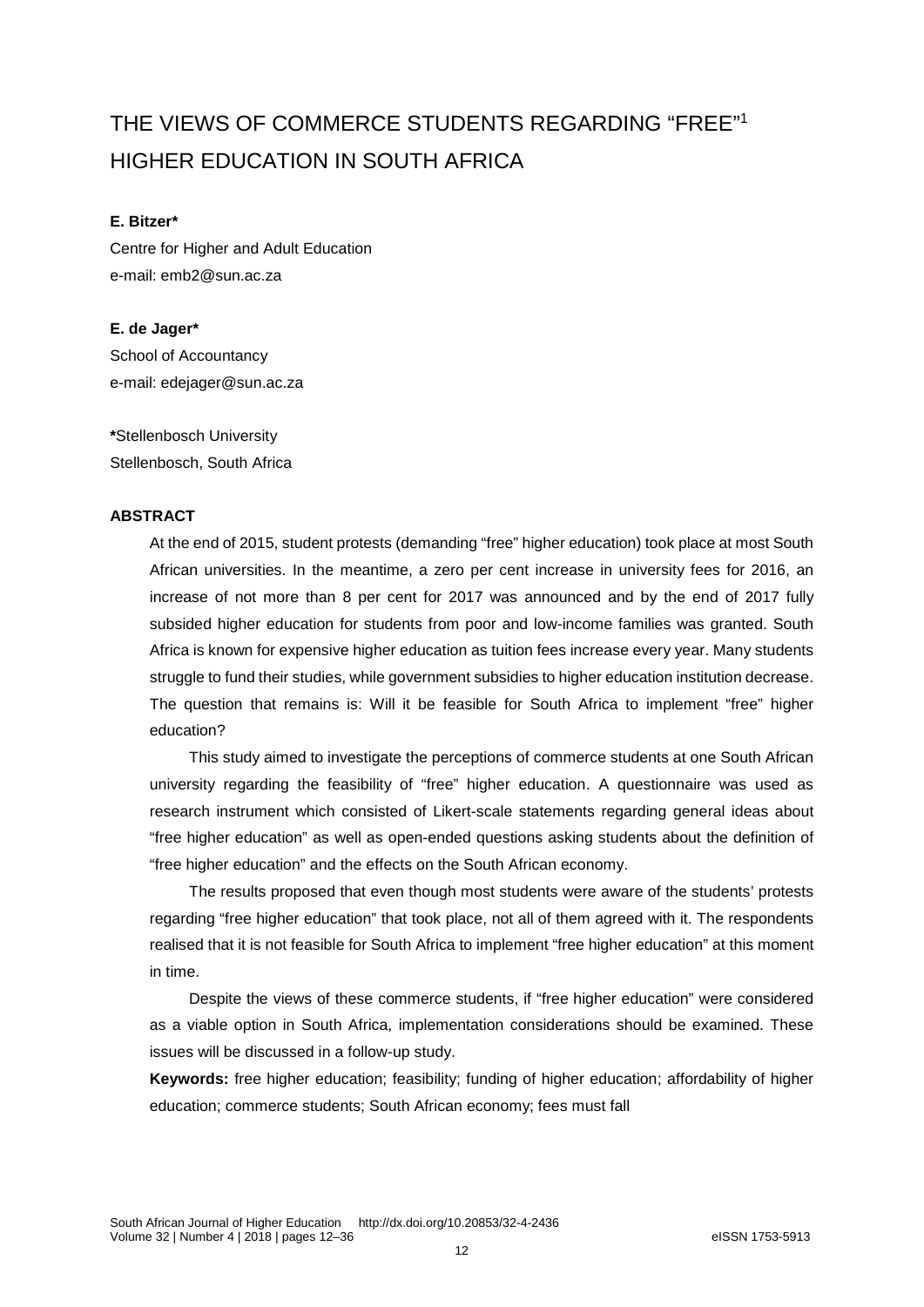#### **INTRODUCTION**

Student protests about university fees and demands for "free" higher education occurred at most South African universities at the end of 2015. Cloete (2015, 1) remarks that "[T]his was the largest and most effective student campaign since post-1994 South Africa". These protests were mainly seen as a reaction to a statement by the Department of Higher Education and Training (DHET Statement on Transformation in Higher Education), issued on 17 October 2015, which *inter alia* pointed to issues related to student funding and debt, fee structures, and the National Student Financial Aid Scheme (NSFAS) (Cloete 2015). These and other concerns have become an urgent matter in South Africa after the formal abandonment of the apartheid dispensation (Akoojee and Nkomo 2007).

On 20 October 2015, three days after the DHET statement was released, an array of protests started and operations at most South African universities grinded to a halt (Cloete 2015). The protests and the idea of "free" higher education were mainly driven under the Twitter banner #FeesMustFall, but also included other institutional concerns, such as decolonising curricula and language of instruction (Teferra 2016). The protests, however, were not confined to university campuses, but also spread to the parliament buildings in Cape Town (Cloete 2015). Protesting students exclaimed that they had been promised free education. This promise was made long ago at South Africa's first non-racial elections in 1994 (Wild and Mbatha 2015; Parker 2015). Protesters demanded the initiation of processes needed for deep and enduring social change (Vally, Motala, Naidoo, Hlatshwayo and Maharajh 2016).

On 23 October 2015, South African president, Jacob Zuma, announced that there would be a zero percent increase in university fees in 2016 (Cloete 2015). Some students were satisfied with this announcement, while others continued protesting (Moerane 2015). This announcement was followed by an announcement in November 2016 that there would be a fee increase cap of 8 per cent for 2017 for all universities (Majozi 2016).

In a separate statement, President Zuma also said that free university education was possible, but could not be implemented overnight (Wild and Mbatha 2015). By contrast, the Minister for Higher Education and Training, Blade Nzimandi, indicated that "free" higher education for all students would not be possible, but should be restricted to students from poor families. He maintained that some students could afford to pay for at least part of their fees (eNCA 2015). Most analysts, as well as the majority of the media, agreed with Nzimandi. However, an analysis done by the South African Institute of Race Relations indicated that "free" higher education for all was possible if the South African government would adjust their spending priorities (Phungo 2015).

As an expert of higher education policy issues, Cloete (2015) argues that "free" higher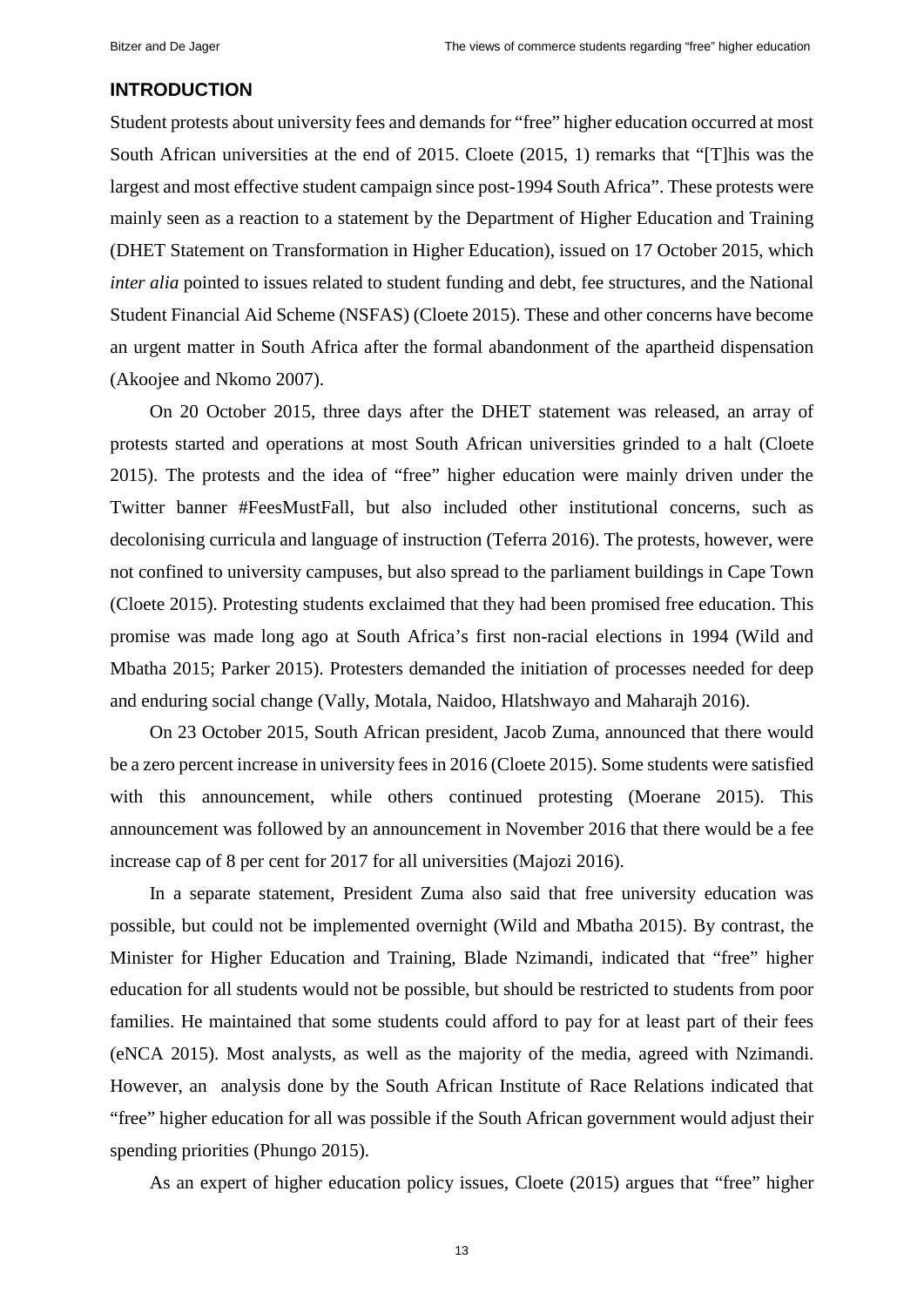education is not a good idea, because a developing country, like South Africa, cannot afford it. Moreover, Archer, an economist from the University of Cape Town, asserts that "free" higher education would result in a situation where poor members of society would in fact "subsidise" the richer members of society (Cloete 2015). In addition, Anthony Farr, chief executive officer of the Alan Gray Orbis Foundation, fears that if higher education is "free", its quality will be reduced, owing to lack of student motivation to complete their studies or to perform to required quality criteria (Raborife 2016).

In the meantime, President Zuma has appointed a commission of inquiry to investigate the feasibility of "free" higher education in South Africa, with the objective to answer the key question: Would "free" higher education work in South Africa? (Essop 2016). Ironically, the term "free" presents a misnomer, as higher education can never be totally "free" of cost (Teferra 2016).

Even though the 2015 student protests were seen as one of the most successful campaigns, student protests are not anything new and equally so to post-apartheid South Africa (Davids and Waghid 2016; Langa 2016). For years there has been a long history of routine protests regarding issues such as rising fees, student access and the cost of higher education which occurred since 1994. Later issues related to student protest include language of instruction, decolonizing university curricula and transformational issues. Although many of these protests were taken note of, they were almost never responded to in a holistic and comprehensive way except for addressing the symptoms thereof (Davids and Waghid 2016; Langa 2016).

Against this background, it was decided to test, at a more scientific level, the opinions of students about the issue of "free" higher education. Our project was directed towards commerce students at one South African university with a rich historical background very much grounded in the apartheid agenda and which will be discussed in the methodology section. Our argument was that these students might be in a better position to make judgements on the notion of "free" higher education than students in other fields, as they study issues of cost, expenditure, monetary value, economics, and so forth. This does not insinuate that students in other fields cannot make such judgements. It was only considered to be a good position to start from. The study concerns the opinions of commerce students in 2016, the year during which the #FeesMustFall campaign continued, after it had started the previous year.

#### **LITERATURE REVIEW**

South Africa is reportedly a country characterised by one of the most diverse higher education systems worldwide (Cloete 2016). While the system has a history of racial, class and gender inequities, this is not unique, as even in the United States of America the university system still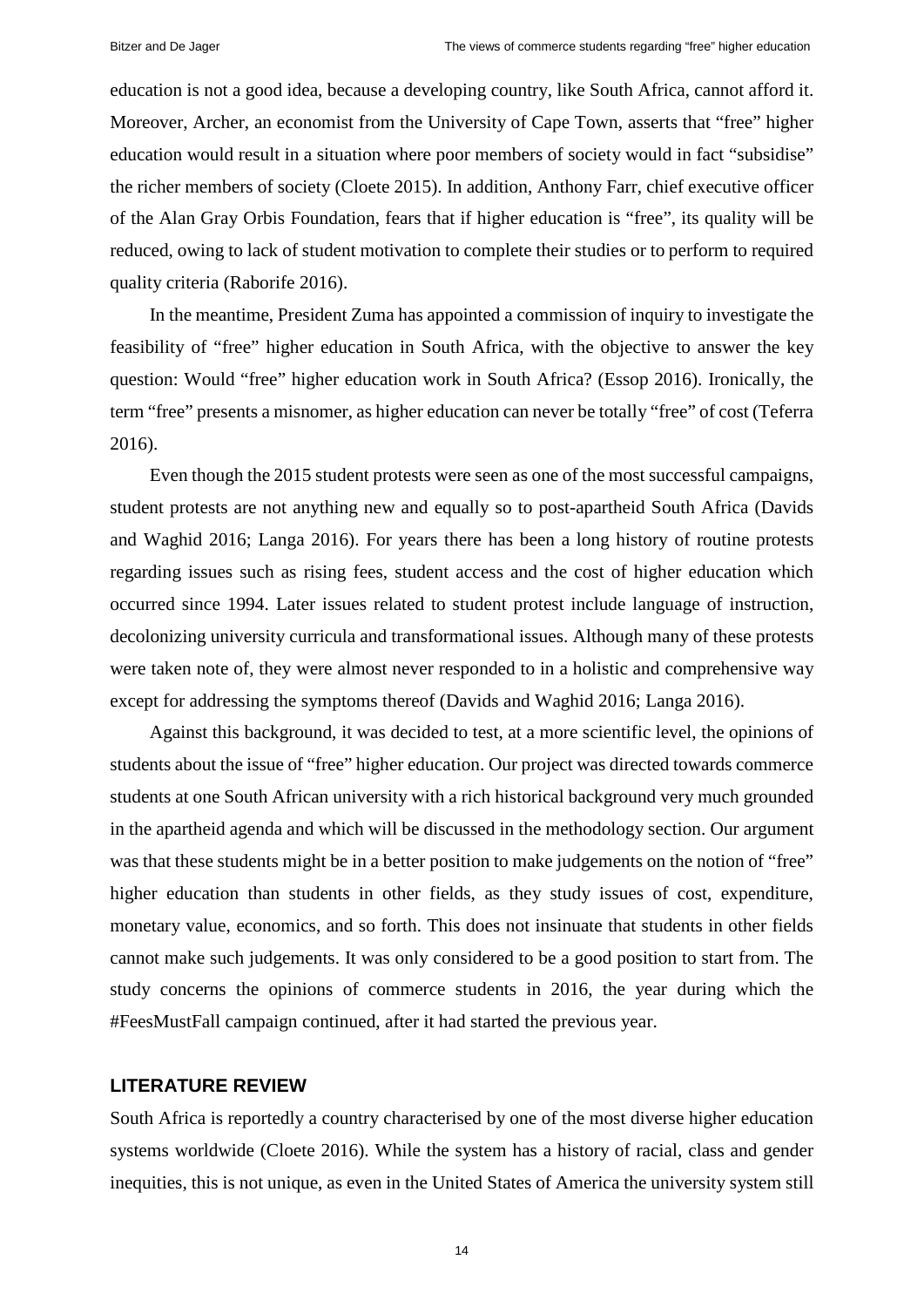shows marks of inequality, with historically disadvantaged ethnic groups remaining significantly underrepresented (Zusman 2005). The issue of race as related to student admissions has always been an important factor that contributed to debates around equity and access in higher education studies (Bitzer 2010).

For many years South Africa has had a history of cost sharing higher education. Cost sharing refers to a shift of costs as a burden for the government or taxpayers to being shared with parents and students (Johnstone 2003). Prior to the first democratic elections in South Africa in 1994, higher education policies were problematic (Odhav 2009). The issues of "free" higher education and frequent tuition fee increases have been debated regularly since as early as the 1960s (Langa, Wangenge-Ouma, Jungblut and Cloete 2016). After 1994, black students in particular were demanding "free" higher education (Wangenge-Ouma 2012). As a result, major shifts took place in terms of broadening access to South Africa's higher education system, especially to previously disadvantaged groups of the society (DHET 2012). If access and ethnic representation are seen as indicators for change, South African higher education has undergone significant changes in recent years (Cloete 2016), but from international experience James (2007) holds the opinion that "free" higher education will not improve equity as there is little evidence anywhere in the world that it has widened participation on a grand scale.

However, undergraduate studies at South African universities are expensive for students and their families, mainly due to government underfunding (Cloete 2016). Despite the fact that higher education is unaffordable for many, well-known South African economist, Dawie Roodt, indicates that South Africa is far from reaching the implementation stage of "free" higher education, due to an unstable economy (Moerane 2015). Making quality university education "free" to all students who qualify would impose an immense burden on a slow growing economy (Vally, Motala, Naidoo, Hlatshwayo and Maharajh 2016).

Before further exploring the question of affordability and related issues, it might be useful to explore the term "free" higher education.

### **Defining free higher education**

Free (from hereon not indicated by inverted commas) higher education implies that, as existing higher education funding mechanisms do not sufficiently address financial barriers to higher education opportunities (Wangenge-Ouma 2012), funding mechanisms should include subsidised tuition fees, accommodation, food, and related costs (Phungo 2015). While some student protests demand free education for the poor, the majority of students are demanding free higher education for all (Langa, Wangenge-Ouma, Jungblut and Cloete 2016; Parker 2015). South Africa's Deputy Minister of Higher Education, Mduduzi Manana, urged those who can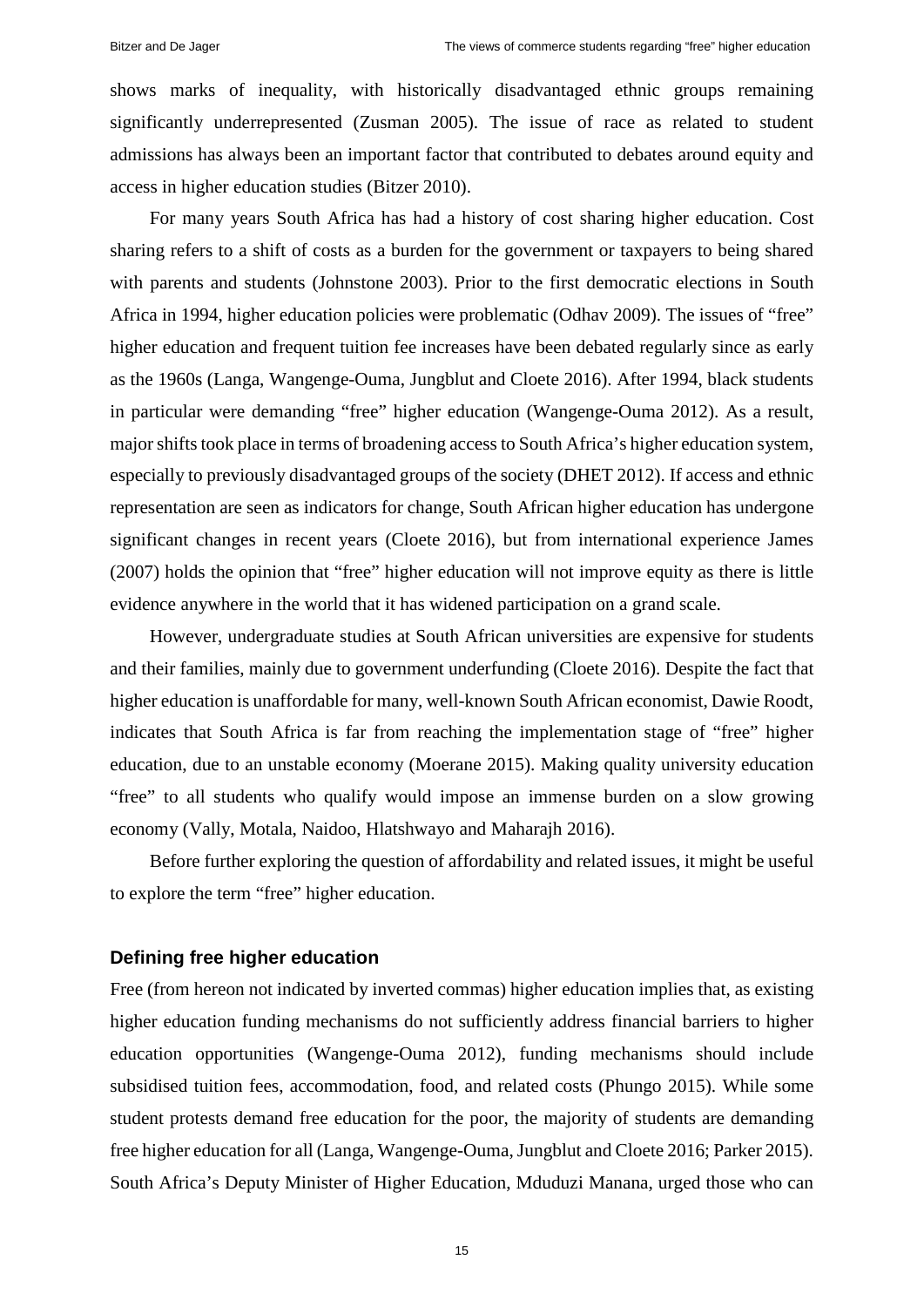afford to pay for their education to do so (SABC news 2016). The main argument is that free higher education would disproportionately benefit the rich when they are able to afford at least a percentage of the fees (Wangenge-Ouma and Cloete 2008).

Moreover, some officials, among them the Minister of Education and Science, argue that higher education is never free; the only question is who will pay (Smolentseva 2015). Free higher education will mostly affect South African tax payers' pockets (Moerane 2015). Some economists see free higher education as just implicitly borrowing public money, which is paid back through progressive income taxes when graduates start working (Vandenberghe 2005). Hence, higher education is not really free.

What also enters the argument is whether free higher education poses as a right or a privilege. This question is addressed next.

#### **Free higher education as right or privilege**

In many instances, protesting students claimed that they merely fought for their rights, one of which is free higher education (Moerane 2015), a claim based on the fact that many countries worldwide are moving towards education as a basic human right (Christie 2010).

In Chile, for instance, attempts towards free higher education was not about increasing access, but rather to realise a question of principle: if higher education is a human right, it should be "free of charge" (De Gayardon and Bernasconi 2016). Acheampong and Kayange (2016) also assume that all education is a human right, which must be provided to all, regardless of socio-economic status.

The Bill of Rights chapter of the South African Constitution states that everyone has the right to:

- basic education, including adult basic education; and
- further education, which the state, through reasonable measures, must make progressively available and accessible (The Library of Congress 2017).

Parker (2015) judges the term "available" here to mean that the higher education system must be able to provide sufficient space for study and that "accessible" means that higher education should be affordable.

The South African Department of Higher Education and Training (DHET) has indicated to the commission currently (2017) investigating the feasibility of free higher education, that higher education should not be considered as a basic right, but rather as a public and private good, not to be funded by government only. The system should preferably continue using a cost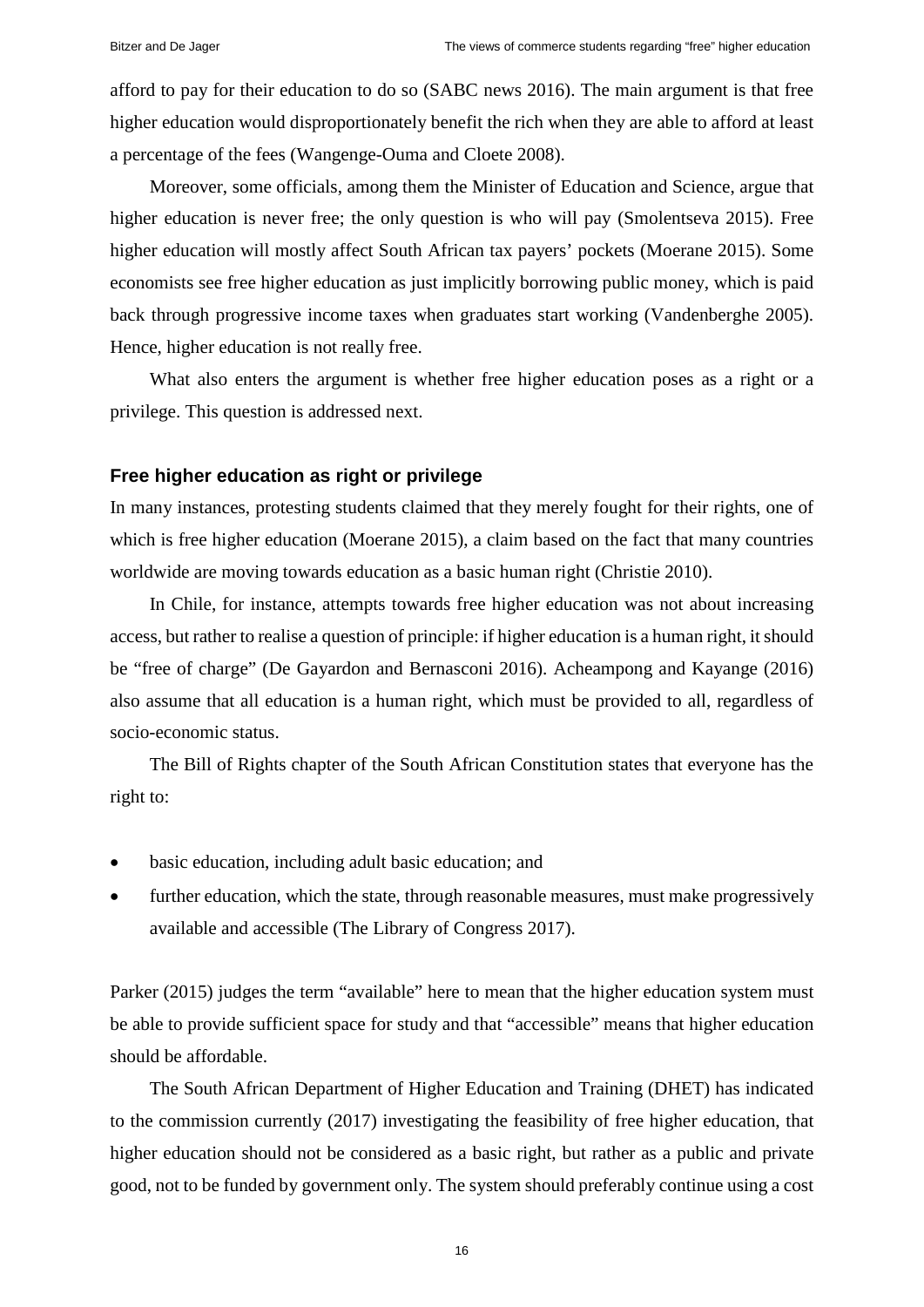sharing model (Stuurman 2016), which constitutes a secondary right to be made available and accessible (Parker 2015).

The question of quality is also closely related to free higher education, since anything that is free might not necessarily be judged as of quality – a sensitive issue that is looked into next.

# **Quality education**

There is a crucial relationship between access to education and the quality thereof. It is of little use when education is regarded as a right, but its quality is poor and failure is imminent.

While South Africa attempts to offer quality higher education, it also aims at reducing and eliminating inequality. Yet, Cloete (2016) suggests that no higher education system in the world has achieved both these outcomes simultaneously. Hence, broadening access to higher education (by making it free) could mean lower retention and completion rates (Bitzer 2010).

Majozi (2016) strongly believes that if the price of a good or service is zero, quality will be compromised. For instance, the quality of public services such as healthcare in South Africa is low, mainly because it is free and the demand exceeds the supply. Those demanding free higher education should realise the implication of an inevitable decrease in quality for similar reasons.

Quality remains one of the most important measures of the effectiveness of any higher education institution (Allen 2005). However, at most public universities where state funding is insufficient, quality higher education is not guaranteed (Bitzer 2010). The position might even become worse when higher education is financed from a low-growth economy and an overpopulated and bureaucratised government dispensation. This brings us to the question whether free higher education within the South African context is indeed affordable.

# **Affordability of higher education**

Johnstone (2004) has pointed out that higher education in South Africa is expensive; more so for some student groups than for others. While South African universities are quite affordable for affluent students, as well as for very poor, but gifted students who receive financial aid, higher education is not financially accessible for a large "middle" group (Cloete 2015). The recent student protests are a reminder that many school leavers simply cannot afford university fees (Hull 2015) and currently regarded as a rare commodity  $-$  only really affordable by the rich and thus contributing to already unacceptable high levels of inequality (Wangenge-Ouma and Cloete 2008).

South African universities have been increasing tuition fees, one of their fastest growing sources of non-government revenue (Ouma 2007), to cover their financial shortfalls (Langa,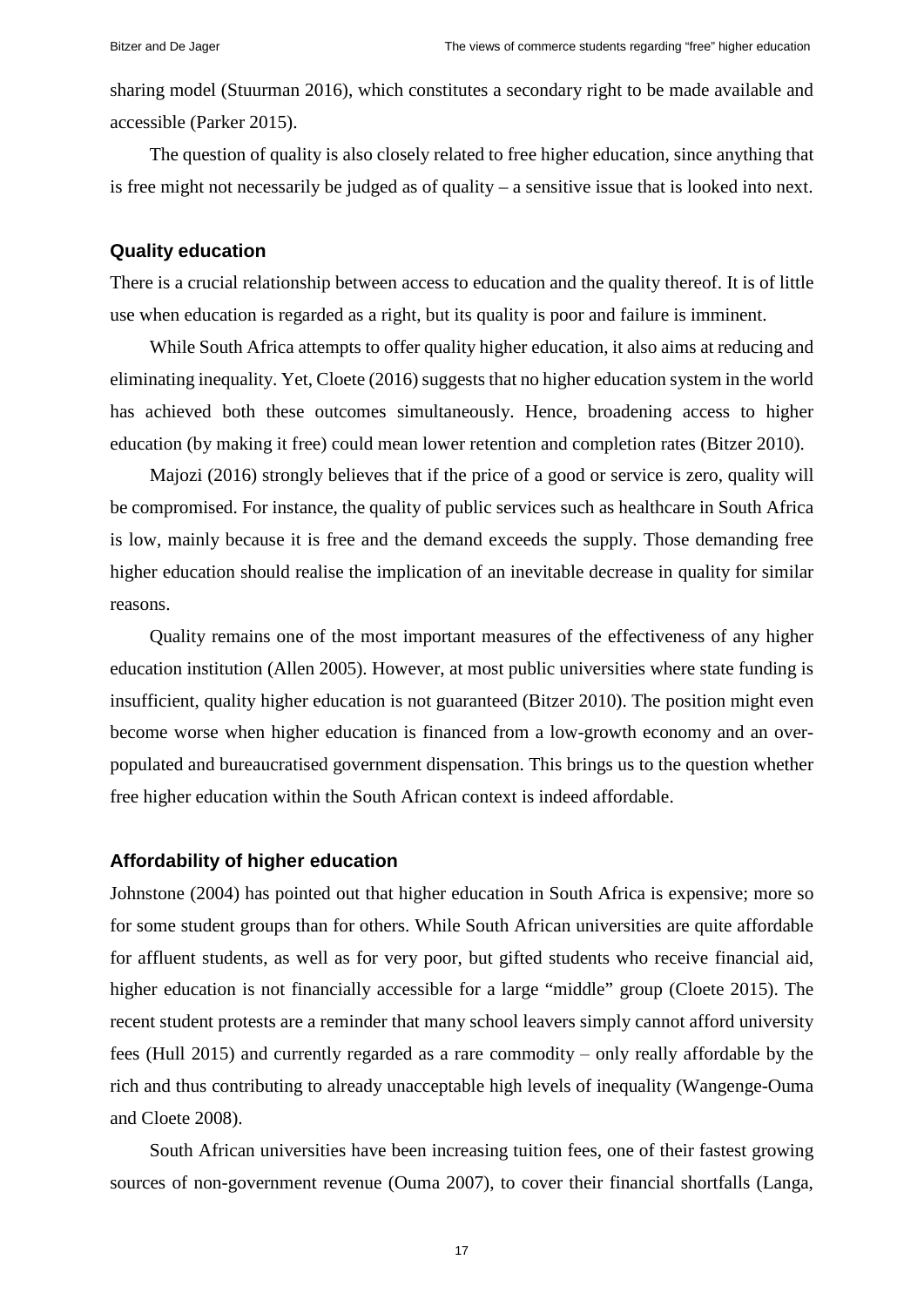Wangenge-Ouma, Jungblut and Cloete 2016). Over the past few years, tuition fees have increased between 8 per cent and 9 per cent on average every year (Calitz and Fourie 2016). One reason why tuition fees are increasing annually is that all South African universities constantly face increasing demands on their operating costs, which include electricity fees, campus security, maintenance fees, local rates, library subscriptions and IT bills (Bozzoli 2015). Still, students argue that tuition fee increases provides for a barrier to access (Wangenge-Ouma 2012; Wilson-Strydom and Fongwa 2012). Neill (2009) also maintains that, while fee increases have some effect on students from educated families in Africa, they have a larger effect on relatively uneducated middle class families. This view is supported by a Kenyan study where students perceived higher education as primarily accessible to upper-income families (Ngolovoi 2008). Local studies show that only 5 per cent of South African families can comfortably afford higher education. Thus, when state funding decreases and tuition fees continue to increase, low-income and historically underrepresented ethnic groups of students are excluded (Zusman 2005). This implies that students from disadvantaged backgrounds require subsidies or grants in order to access higher education (Phungo 2015; Raborife 2016).

# **Funding higher education**

South African higher education funding is increasingly facing challenges such as declining state funding, limited diversification of revenue sources, increases in tuition fees and an increasing demand for support for financially constrained students (Wangenge-Ouma and Cloete 2008). Over the past 20 years government subsidy has decreased, tuition fees have increased and third stream income has remained stable (Bozzoli 2015).

Altbach (2015a) believes that those who get the benefit of studying should pay as they would for any other service. This implies that students should eventually be responsible for the costs of their studies. A study by the British Council (2015) showed that parents are still the main sponsors of tuition fees, but increasingly find it difficult as higher education becomes more expensive.

The main providers of funding to universities worldwide are governments who prove more unwilling or unable to provide the resources needed (Altbach 2015a; Smolentseva 2015). Recently, the financing of higher education shifted from the state to individuals (Berger and Kostal 2002) and in this regard South Africa is no exception as state funding of universities has also declined (Wangenge-Ouma and Cloete 2008; Bloch 2015). In real terms, government funding has declined from 49 per cent of the budgets of universities in 2000 generally to 38 per cent in 2014 ‒ a decrease of more than 22 per cent. Another way of looking at the decline in government funding is to consider the subsidy per student rather than the total government share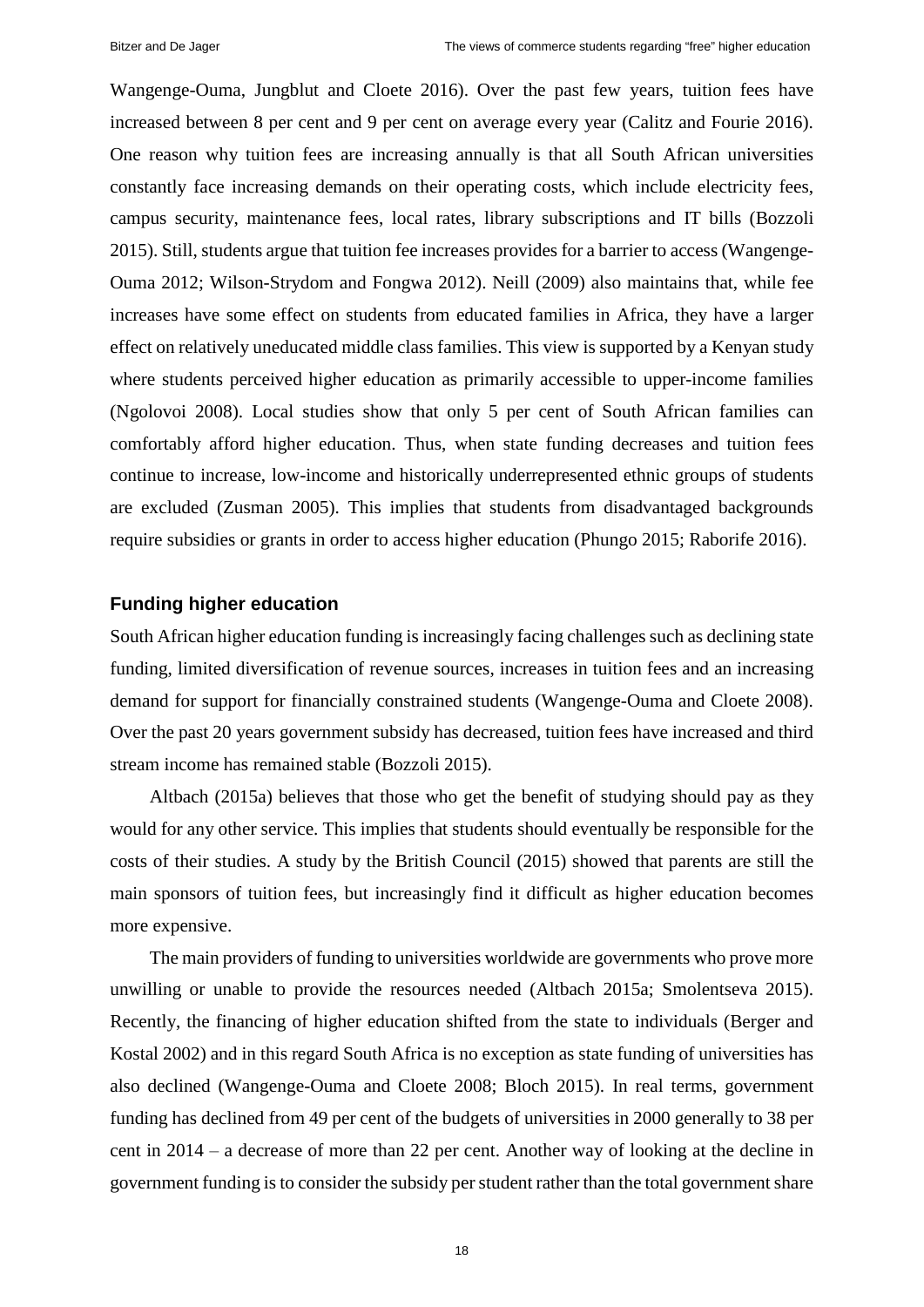of funding. Here the subsidy per student had decreased by almost 25 per cent between 2000 and 2004, while there was an overall decrease of 8.3 per cent from 2000 to 2013 (Makou, Wilkinson and Bhardwaj 2016). It is thus clear that state subsidy has consistently decreased in relation to student numbers over a long period of time in South Africa (Bozzoli 2015).

Decreases in state subsidies bode critical consequences for the supply and demand of public higher education in the long run (Berger and Kostal 2002; Zusman 2005) and although private higher education is on the increase, also in Africa, access is still heavily dependent on student loans and grants (Altbach 2015b). In addition, students also benefit from university trust funds in some cases. In 2011, for instance, R1 billion was spent by South African universities to fund needy students where financial support was channelled to bursaries from trust funds, donor funding and student fee income (Cloete 2015). This implies that nearly 500 000 students were financially assisted by universities themselves.

In many parts of the world, universities make use of student loans which are only repayable if and when the graduate is earning above a certain threshold amount (Hull 2015). However, loans to very poor students in developing countries are not very successful, as loan schemes depend on high pass rates and high graduate employment rates. In South Africa this poses a challenge, with low economic growth and high drop-out rates among first generation black students in particular (Cloete 2015) where low-interest government loans, such as the NSFAS scheme, do not cover the full cost of tuition (Altbach 2015a; Hull 2015). Students thus often have to find additional sources of income to sustain themselves.

#### **Financial aid**

In the 1990s national student financial aid schemes became popular in many countries worldwide (Cloete 2015). Such aid in the form of loans cover tuition fees, accommodation, food, books, and travel costs. These loans must be repaid when students complete their studies and find employment. A percentage of the loan may be converted into a bursary, should the student excel academically (Makou, Wilkinson and Bhardwaj 2016). Unfortunately, the success of such schemes has been limited in developing countries (Barr 2004) due to administrative problems, staff problems, loan recovery problems and corruption (Cloete 2015). For instance, in 2006 the recovery rate for the South African NSFAS was 35 per cent, but in 2014 the rate dropped to an all-time low of 3.7 per cent (Makou, Wilkinson and Bhardwaj 2016).

Together with the zero percent increase announcement for 2016, more than R4 billion were made available in the form of NSFAS loans to South African students who were in debt, who have been underfunded over the past three years, or who had to complete their studies (Pilane 2016). What is of concern, however, is the distribution of billions of rands through the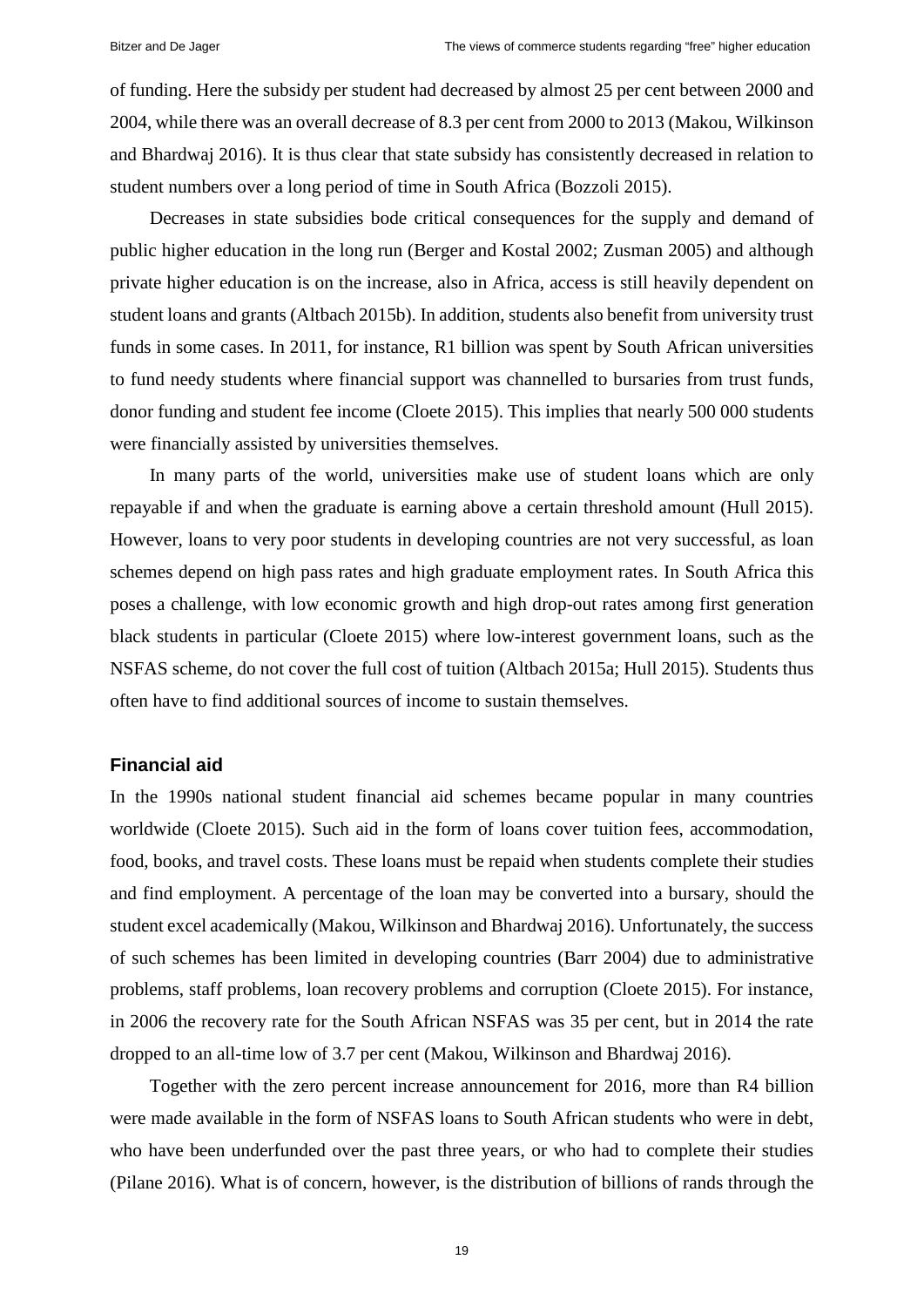NSFAS scheme without monitoring its outcomes. Many NSFAS students who failed to graduate did not pay back their loans, started to revolve back into poverty, and are currently even worse off. This clearly calls for a reassessment of the NSFAS system (Cloete 2016).

# **The South African economy and the higher education budget**

The South African economy has multiple problems, including high unemployment, a weak schooling system and high rates of societal inequality (Acheampong and Kayange 2016; Zusman 2005). Should the South African government only want to spend 1 per cent of the country's gross domestic product (GDP) on higher education, it would amount to R41 billion. However, the budget for higher education was R30 billion for the 2015–16 financial year. Over the last number of years, South Africa's spending on higher education as a percentage of its GDP varied between 0.68 per cent and 0.72 per cent (Cloete 2015). Compared to other countries, South Africa's expenditure is relatively low. For instance, the proportion of GDP spent on higher education in Brazil is 0.95 per cent, for Senegal and Ghana it is 1.4 per cent, for Norway and Finland it is over 2 per cent, and for Cuba it is 4.5 per cent (Cloete 2015). Furthermore, South Africa's funding for higher education as a percentage of its total education funding is a mere 12 per cent. This is low in comparison to other comparable countries where the percentage is around 20 per cent (Bozzoli 2015).

To constitute a sustainable strategy for accessibility to higher education, the South African government need to increase its funding to a more internationally comparative level of 1 per cent of GDP (Cloete 2015). The South African Institute for Race Relations suggests a level of 2.5 per cent of GDP, while the zero percent concession on higher education in 2016 meant that the state and universities had to find additional funding of R2.6 billion in a time when the South African economy is weak (Wild and Mbatha 2015).

As the government remains under much financial pressure and recently faced degradation to junk lending status by international financial grading institutions, it will probably keep failing to properly fund higher education, yet graduates are needed for developing the economy and the country (Bloch 2015). However, the most common argument against free higher education is that public systems can only afford so much (Vally, Motala, Naidoo, Hlatshwayo and Maharajh 2016) and that less corruption and wastage in government spending and the allocation of a decent proportion of the GDP to higher education would lessen the financial burden on parents, families, communities and students (Phungo 2015; Ngolovoi 2008).

# **The importance of higher education**

One of the main objectives of public higher education systems is to provide broader access to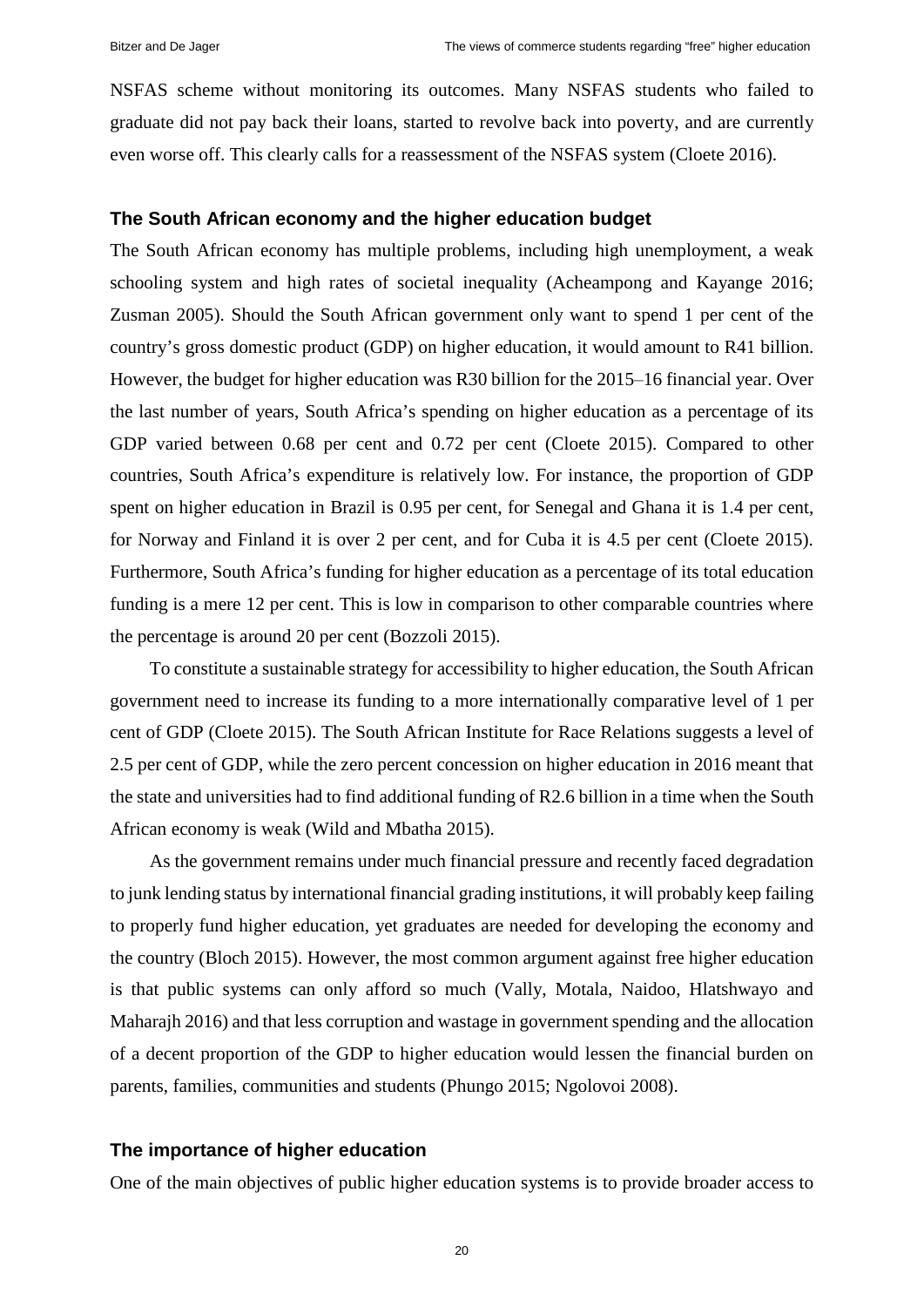students, which could be substantially jeopardised if the financial burden is heavily shifted to individuals (Berger and Kostal 2002). Broad access would allow more potential for genuine social reorganisation, enabling South Africa as a country to address social inequalities (Vally, Motala, Naidoo, Hlatshwayo and Maharajh 2016). In most countries, higher education is seen as an engine of national economic growth and a provider of individual opportunity and prosperity (Johnstone 2003). The benefits of "free" higher education would therefore be social justice (increasing access for the poor) and growth externalities (developing skills shortages) (Wangenga-Ouma 2012).

The argument is often raised that broader access to higher education will make it a popular commodity, with expanded participation of the poor in higher education having many positive effects (Wangenge-Ouma and Cloete 2008). The British Council (2015) also reiterated that, given the severe inequalities in South Africa, higher education should contribute to a more inclusive society with good public values and thus has a significant role to play in the country's economic development. Yet, it was pointed out by Adam Habib (vice chancellor of the University of the Witwatersrand) that out of a cohort of about 1.1 million Grade 1 learners in South Africa, only approximately 30 000 ultimately graduate from higher education.

# **Money matters**

It seems obvious that the South African government's purse is straining but that it can raise additional revenue by either raising taxes or by borrowing more money at high cost (Teferra 2016). The reality is however that South African tax payers are already overburdened (Moerane 2015) and the situation may be aggravated when those who earn an average income effectively contributes to the education of the rich (Cloete 2016). Furthermore, everyone will contribute through some kind of tax, while fewer than half of South Africans will have access to higher education, and thus only a minority might enjoy its advantages (Hull 2015). Financing free higher education through income tax money unfairly imposes a burden on those who choose not to attend higher education (Vandenberghe 2005).

One possible solution would be to call upon the private sector to assist government in funding higher education institutions (Moerane 2015). Some institutions are already requiring that certain academic programs, especially high demand, high return professional programs, such as law or business, become fully funded by businesses or private resources (Zusman 2005).

Hull (2015) argues that to the extent that higher education is an individual good, the individual who benefits from it should pay for it. However, to the extent that it is a public good, the state should pay for it. This ratio ought to be around 50:50. South Africa currently uses a funding structure where university costs are shared and which need to be better refined (Phungo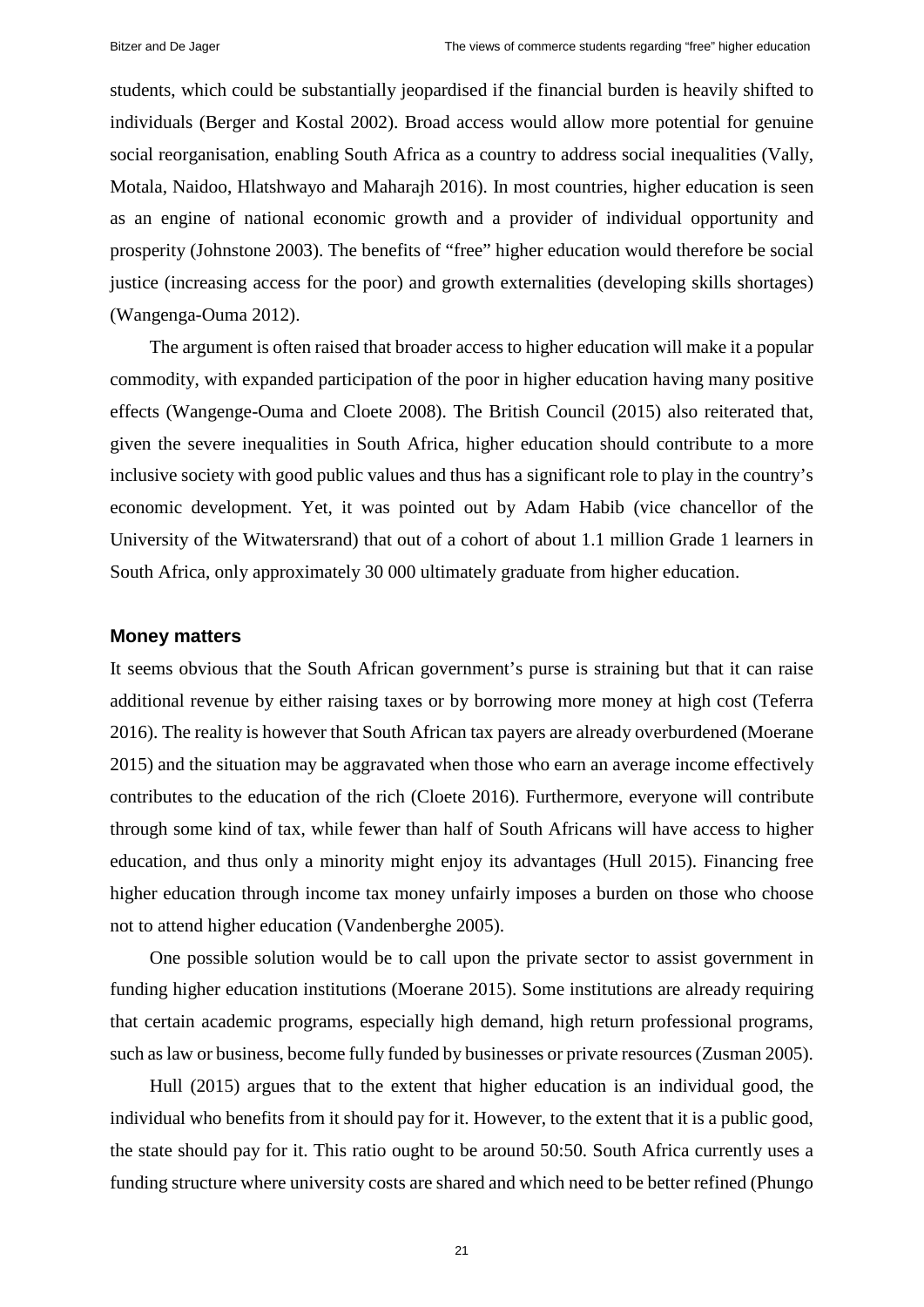2015). According to Johnstone (2004), the principal parties for cost sharing in higher education are (1) the government, or taxpayers; (2) parents; (3) students; and/or (4) individual or institutional donors.

Against this background we decided to ask students from Economic and Business Sciences at one South African university for their views on the nature and feasibility of free higher education. The rationale was that, contrary to students in other fields of study, these students would probably render a more informed view on university fees and the possibility of offering cost-free tuition to students.

#### **METHOD**

#### **Background**

The study was conducted at the Economic and Management Sciences (EMS) faculty at one research intensive South African university. This university had been formally established early in the previous century and related in complex waysto the earlier apartheid dispensation. Before its widened admission policies in the 1980's, the University catered predominantly for white and Afrikaans-medium students, but since the 1990's its admission policies changed substantially to include a wider range of students with a current language policy that promotes multilingualism. In 2016 the number of generic black students enrolled at the University accounted for about 40 per cent of the total number of students across 10 faculties, of which the EMS faculty is the largest. EMS students are perceived to be knowledgeable about general finances and the economy of a country, as all the programmes in this faculty reflect strong financial and managerial approaches to reality.

Learning about student perceptions can be useful, as they are the "customers" of higher education institutions and are considered the lifeblood of an institution's existence. If students' perceptions are better gauged and understood, it might contribute to overall institutional satisfaction (Nell and Cant 2014) and can be used by stakeholder groups (e.g. the government) to make judgements and decisions about higher education issues such as tuition.

#### **Research aim**

Our study aimed at investigating the perceptions of commerce students regarding the feasibility of tuition-free higher education. In addition, the inquiry sought to determine how students define the term "free higher education", and to generate their thoughts on general statements about free higher education. Hence the question: *Do commerce students think free higher education will work in South Africa*?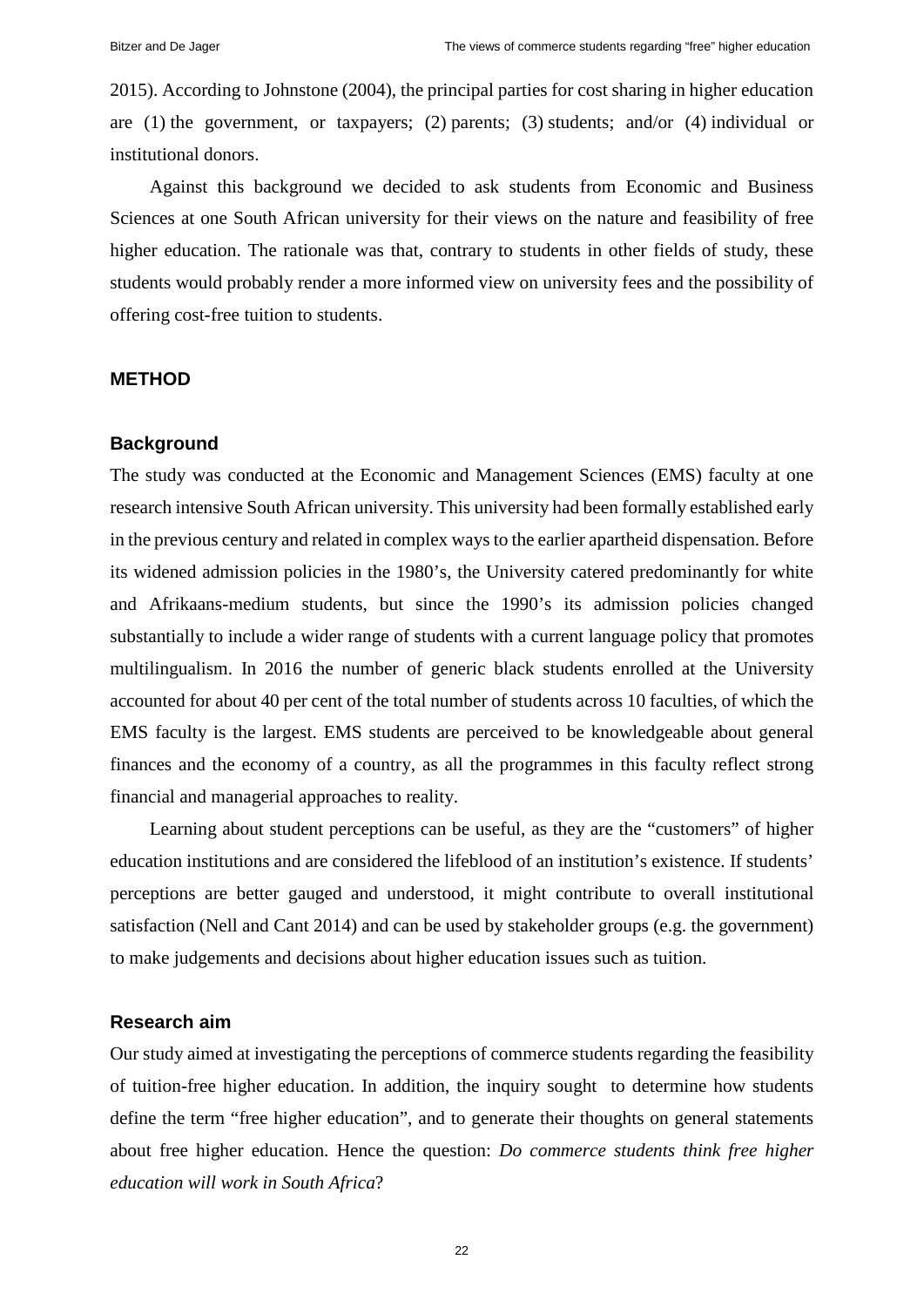A validated survey questionnaire was electronically distributed to 6004 commerce students at one South African university and students had two weeks to voluntarily complete the questionnaire anonymously online. Ethical clearance and institutional permission were obtained from the relevant university authorities.

# **Student survey**

The questionnaire consisted of five parts. The first part included general questions pertaining to the background variables of the students. In the second part students were asked to rate general statements regarding free higher education on a 5-point Likert scale, varying from 1 to 5 (where  $1 =$  "completely disagree" and  $5 =$  "completely agree"). In the third part of the questionnaire students were asked questions regarding the costs of their studies, while the fourth part comprised questions on the implications of tuition-free higher education. The last part consisted of a number of open-ended questions, testing students' views on the definition of free higher education and its effects on the South African economy if implemented. In this study only the Likert scale statements and some of the open-ended questions (which support the responses of the Likert scale statements) were analysed. The possibilities for implementing free higher education will be discussed in a follow-up article.

#### **Biographical information of student respondents**

All students enrolled for an EMS course (excluding students at the Business School, Aids Centre, and School of Public Leadership) enrolled in 2016 at the particular university were invited to participate. The EMS faculty presents a variety of undergraduate and postgraduate courses, all with a financial basis. Questionnaires were subsequently emailed to a total of 6004 students and 1201 were returned, representing a 20 per cent response rate. The overall profile of the respondents is summarised in Table 1.

The cohort comprised more or less 50 per cent male and 50 per cent female students. Respondents were a combination of first, second and third year (undergraduate), as well as postgraduate students. The home language of most of the respondents is Afrikaans, while the majority indicated that their language of tuition is English and the majority of the respondents are white.

#### **Analysis**

Frequency analyses were performed on the 1 201 closed-ended Likert-scale responses related to the general ideas regarding free higher education. The results of the open-ended questions were analysed by transcribing, coding and categorising its contents according to themes. Quotes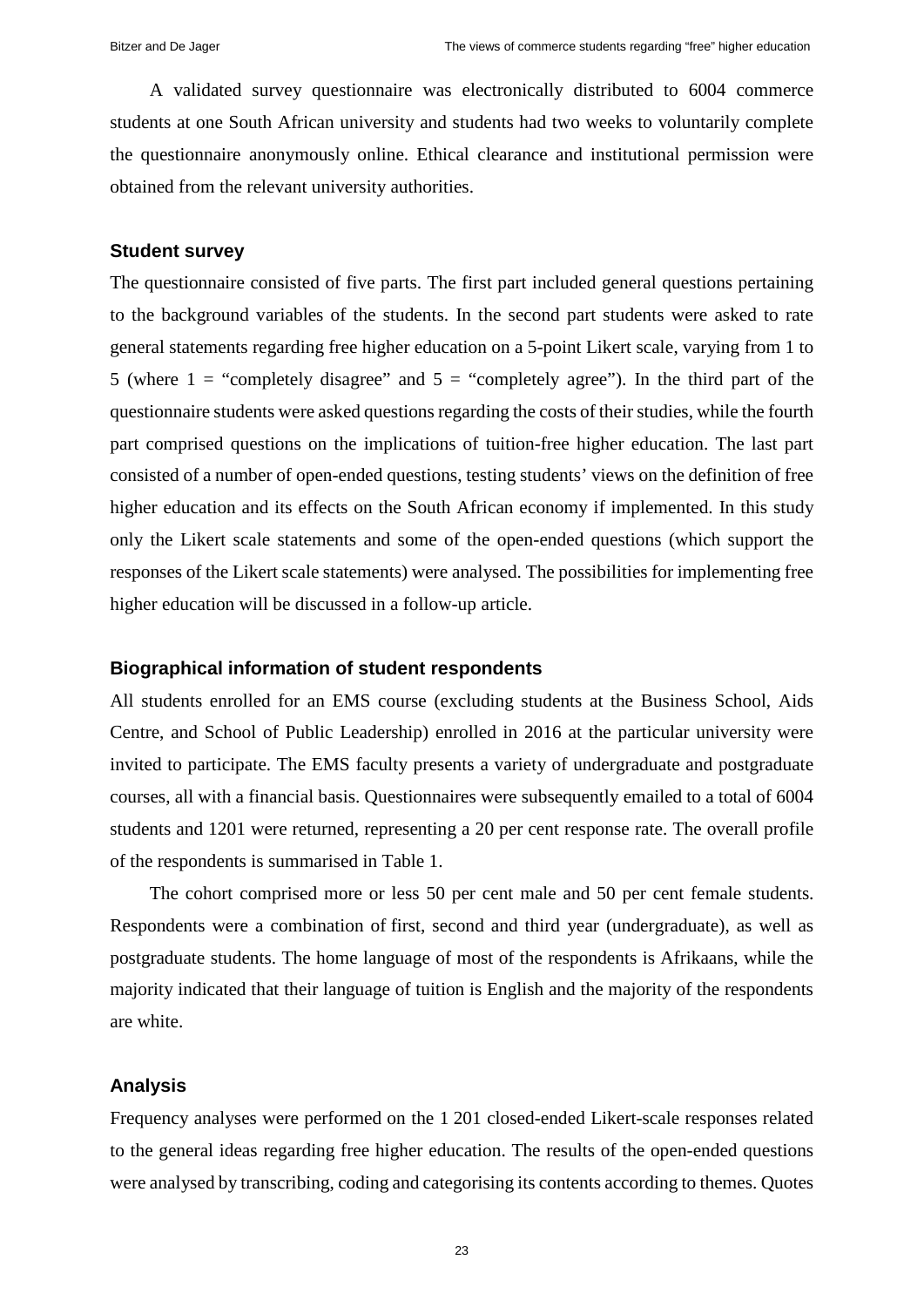in the results section of this article represent typical responses received and were selected to support the results and the points raised.

|                         |                                                                                    | n   |            | n   |          | N   |               | n   |
|-------------------------|------------------------------------------------------------------------------------|-----|------------|-----|----------|-----|---------------|-----|
| Gender                  | Male                                                                               | 578 | Female     | 611 |          |     |               |     |
| Year of study           | 1 <sup>st</sup> year                                                               | 373 | $2nd$ year | 231 | 3rd year | 399 | Post-graduate | 181 |
| <b>First language</b>   | Afrikaans                                                                          | 603 | English    | 485 | Xhosa    | 21  | Other         | 78  |
| <b>Tuition language</b> | Afrikaans                                                                          | 376 | English    | 810 |          |     |               |     |
| Race                    | Black                                                                              | 109 | Coloured   | 142 | White    | 903 | Other         | 28  |
| <b>Course</b>           | Undergraduate: BCom General (47); BCom Management Sciences (164); BCom             |     |            |     |          |     |               |     |
|                         | Economic Sciences (29); BCom Mathematical Sciences (31); BCom International        |     |            |     |          |     |               |     |
|                         | Business (12); B Accounting (425); BCom Actuarial Sciences (75); BCom Financial    |     |            |     |          |     |               |     |
|                         | Accounting (46); BCom Industrial Psychology (27); BCom Management Accounting (35); |     |            |     |          |     |               |     |
|                         | BCom Financial Planning (2); BCom Investment Management (25); B Accounting LLB     |     |            |     |          |     |               |     |
|                         | (42); BCom Law (26); BCom Management Sciences Extended degree programme (20)       |     |            |     |          |     |               |     |
|                         | Postgraduate: Diploma programme (6); BCom Hons (70); BA Hons (1); BPubAdmin Hons   |     |            |     |          |     |               |     |
|                         | (1); BAcc Hons (44); MCom (5); MAcc (8)                                            |     |            |     |          |     |               |     |

|  | Table 1: Participant profile (n=1201)* |  |  |
|--|----------------------------------------|--|--|
|--|----------------------------------------|--|--|

\**Please note that some of the figures above do not tally to 1201 as some students did not complete all sections of the biographical section of the survey.*

# **FINDINGS AND DISCUSSION**

# **How students perceive tuition-free higher education**

One open question in the questionnaire asked students what they understood by the general term "free higher education". A variety of responses were received. The main issues that emerged were:

- a) Who should receive "free" higher education?
- b) Which institutions should offer "free" higher education?
- c) What costs should be "free"?
- d) Who will settle the bill?

Firstly, most respondents stated that everyone should be granted free higher education. They did not believe that it should be limited to a certain income group, race or educational programme. However, a few students indicated that only "deserving" students should be granted free higher education, referring to hard working, academically successful students who are not able to afford it. A few respondents also added that the admission requirements should still be met by students. The following quotes were typical of the most frequent responses:

"It refers to an ideal that higher or tertiary education is made accessible to all people who wish to learn. Free higher education is fair and is not reserved for a specific age, financial status, race, gender, class, culture, language or nationality."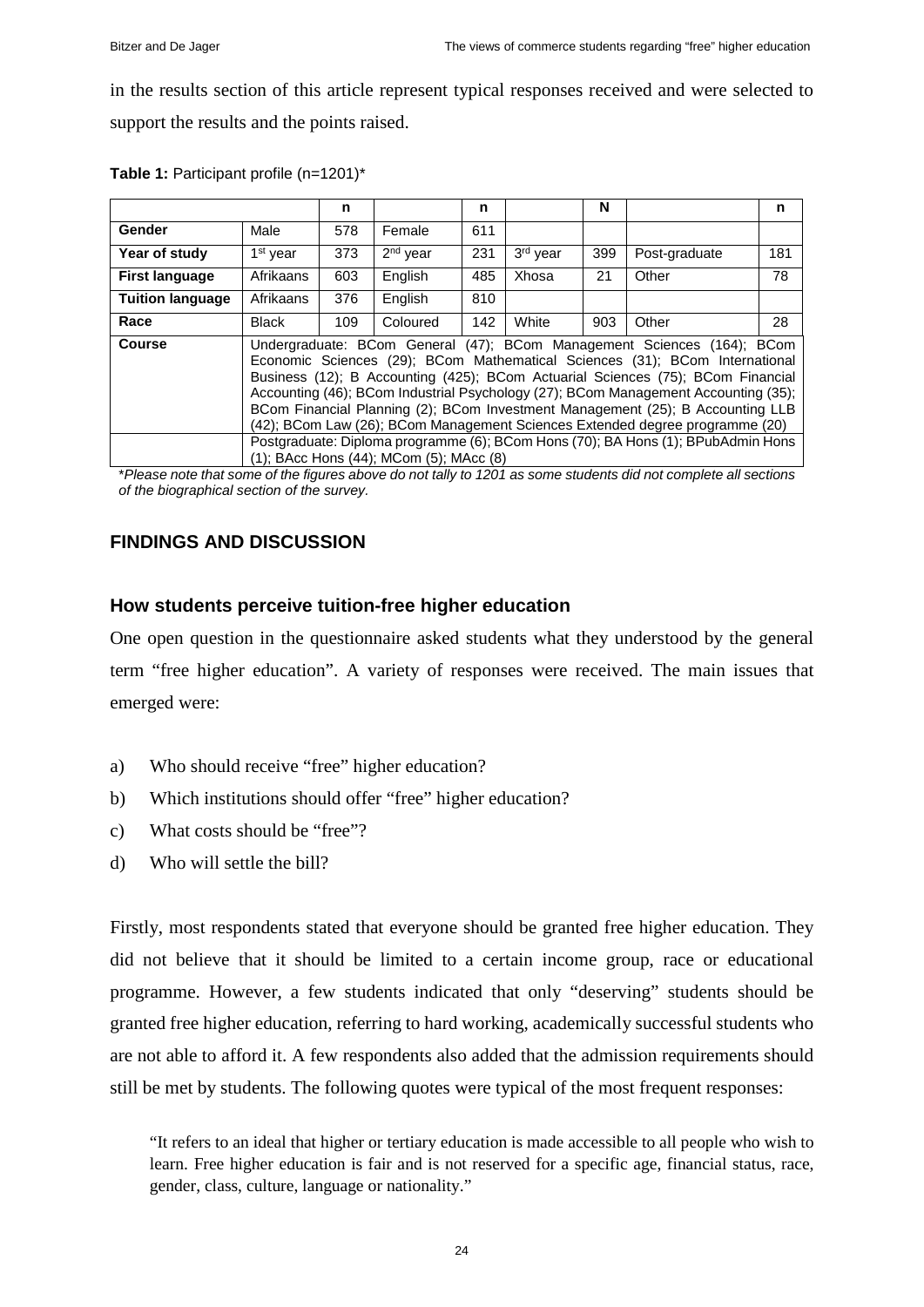"That all forms of public higher education should not be withheld from any student based on lack of financial aid."

"Free education for me means that the only thing that should stop a potential student from studying should be the admission requirements of whatever course they want to do."

Secondly, the majority of the respondents indicated that free higher education should be applicable to all public higher education institutions and not be limited to particular universities. One typical response read as follows:

"That all universities, colleges and technikons (sic) are free, i.e. students do not have to pay tuition."

Thirdly, the students who indicated free education as a model, mostly focused on tuition fees as the main issue. However, some respondents also indicated that books, accommodation, meals and other expenses should also be free. Some typical comments in this respect included the following:

"[It] includes the tuition to study and books and accessories needed to complete a degree/certificate."

"All the costs associated with studying after school should be free."

"[A]ny course in higher education ... the tuition ... is for free."

Lastly, a large contingent of students indicated that the funding of free higher education should be provided by either the government or taxpayers. Either way, they agreed that the costs relating to higher education should not be for their own or their family's account. Their thoughts on the funding of free higher education were illustrated by comments such as the following:

"Education funded by someone else; not the student or his/her family (funded by organisations or the government)."

"Free higher education is access to higher education institutions at no cost to the student or his/her family, although the costs will still have to be borne by someone else (government, private sector, etc.)."

# **Ranking of statements about tuition-free higher education**

Students also had to rate general statements about "free" higher education. The median and mean were calculated (see Table 2).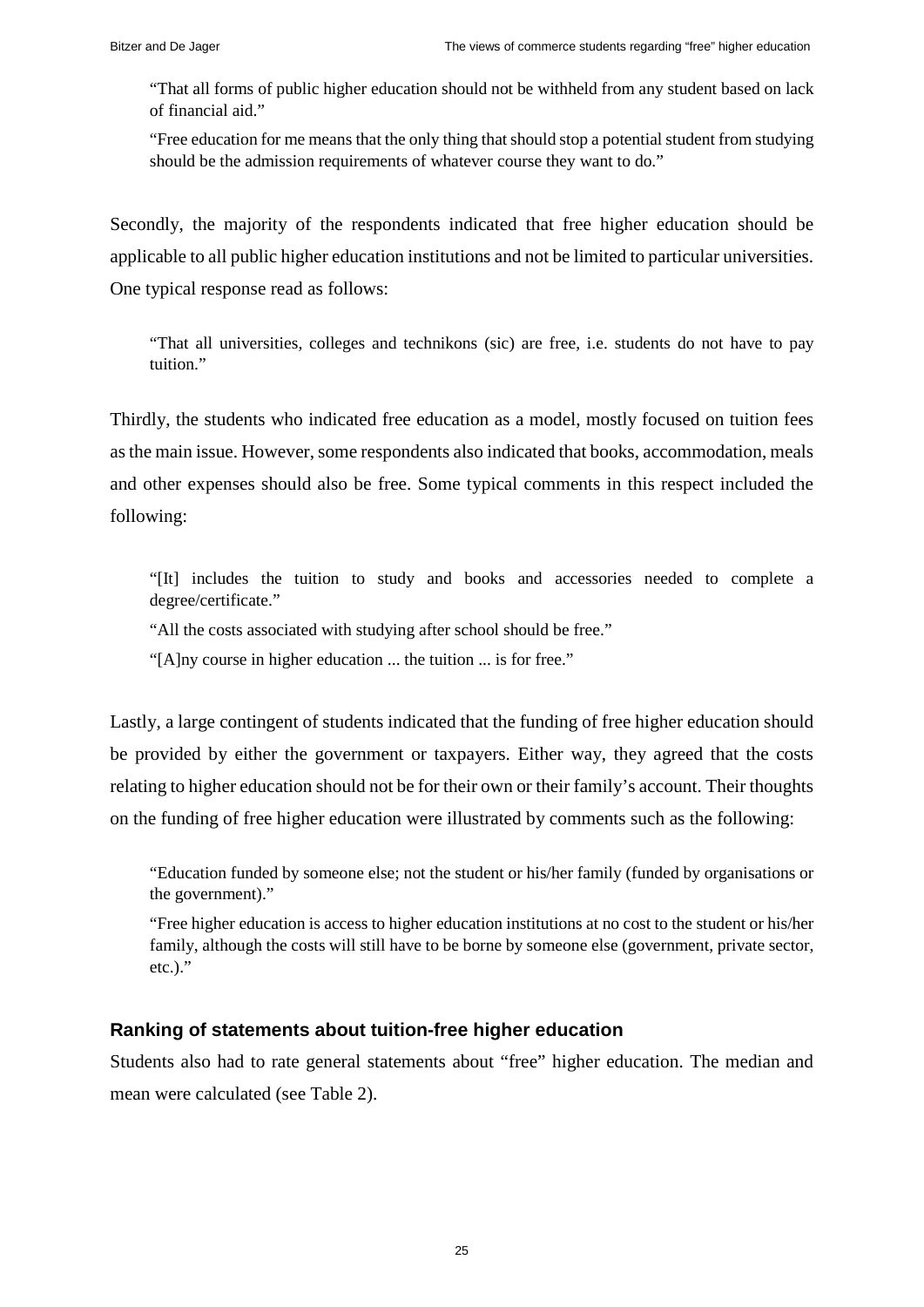|           |                                                                                          | <b>Median</b>  | <b>Mean</b> |
|-----------|------------------------------------------------------------------------------------------|----------------|-------------|
| А.        | am aware of the protests regarding free higher education                                 | 5              | 4.5         |
| <b>B.</b> | support the protests regarding free higher education                                     | 3              | 2.7         |
| C.        | agree with the zero percent fees increase for 2016                                       | 4              | 3.4         |
| D.        | consider financial access to higher education as a right                                 | 3              | 2.9         |
| Ε.        | consider higher education as a privilege                                                 | 4              | 4.0         |
| F.        | I think free higher education is possible in South Africa                                | 2              | 2.3         |
| G.        | I think free higher education makes economic sense in South Africa                       | 2              | 2.2         |
| Η.        | I think the South African government is able to implement free higher education          | $\overline{2}$ | 2.2         |
| I.        | I think higher education institutions have funds to implement free higher education      | 2              | 2.1         |
| J.        | I/my family struggle to pay for my higher education                                      | 3              | 3.1         |
| Κ.        | would benefit from free higher education                                                 | 4              | 3.9         |
| L.        | I think students are realistic about free higher education                               | 2              | 2.1         |
| М.        | I think the quality of higher education will remain the same if higher education is free | 2              | 1.9         |

#### **Table 2:** Student views on tuition-free higher education

# *Awareness and agreement with protests (statement A and B)*

More than 90 per cent of the participating students were aware of the protests regarding free higher education. It was thus important to learn more about their thoughts on the protests and it was clear that mixed views regarding the issue emerged. Only 25 per cent of the students seemed to have fully supported the protests, whereas the rest were either neutral or did not support it. It may be possible that students, at the time of the survey, were not fully aware of or did not understand the motives behind the protests and as a result were uncertain about whether they support it or not.

A corresponding open-ended question asked students to substantiate why they agreed or disagreed with the implementation of free higher education. Students in favour argued that it would be beneficial to the economy of South Africa in terms of growth, and the reduction of poverty and crime. Students also seem to believe that everybody deserves an equal opportunity to study, especially in the face of the fact that many talented, hardworking students do not have the necessary funds. Some even argued that higher education is a societal right and the following quotes demonstrate some of the general views in favour of free higher education:

"I do agree that free higher education should be implemented. It is not fair that people are restricted and unable to reach their full potential simply because of their financial status or any other defining factor such as their age, race, gender, class, culture, language or nationality. To end the cycle of economic inequality and to emerge as a developed/first-world nation, South Africa must at least try to make higher education a right, and not just a privilege for a select few."

"I agree that free higher education should be implemented in order to further our economy and to brighten the futures of the countries youth."

"I agree that it should be because it allows everyone opportunities to prosper rather than just a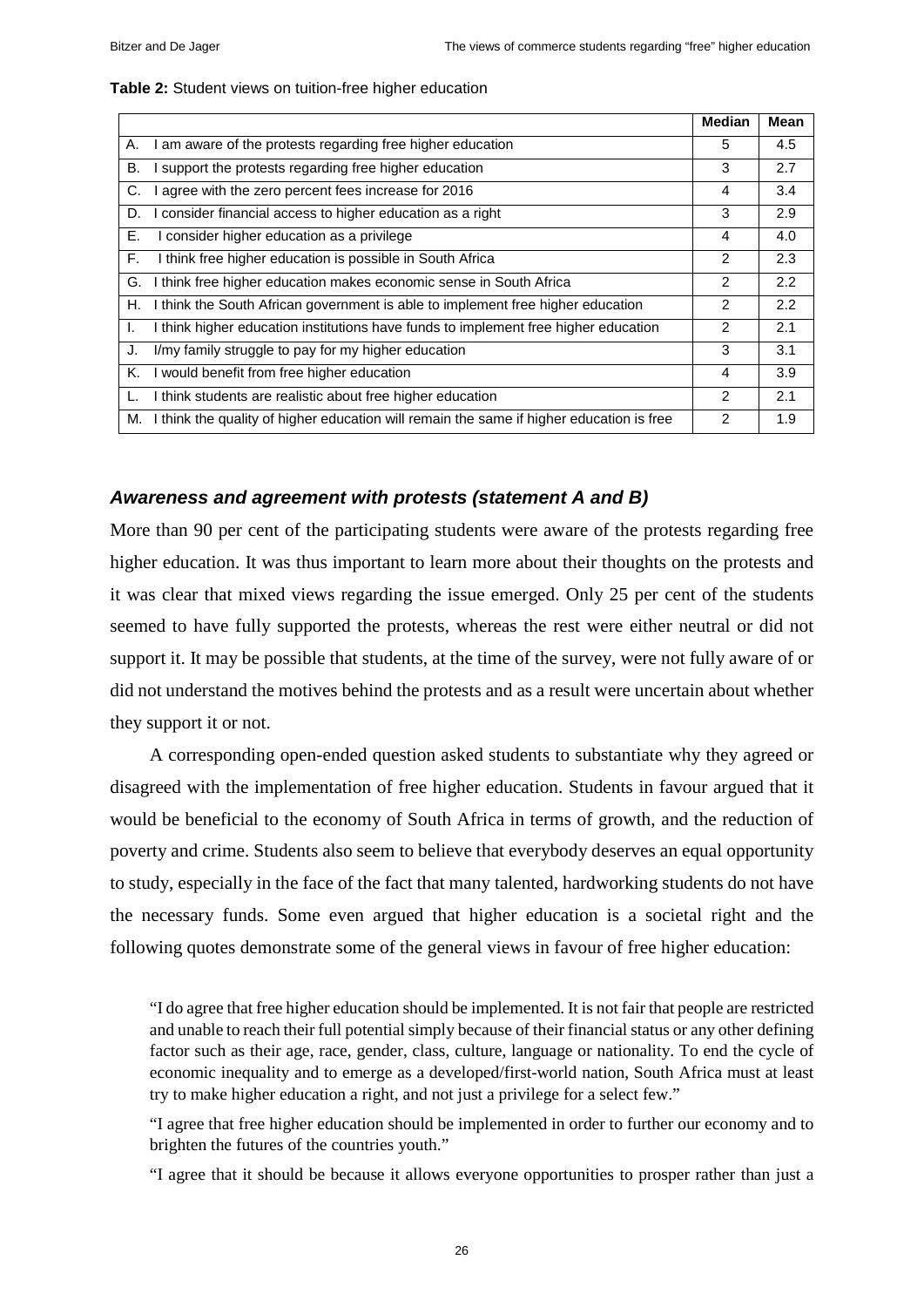select few and it would result in better social circumstances such as reduced crime and poverty as well further development of cities' and SA's reputation."

Students who argued against the implementation of free higher education are convinced that the South African economy is not sufficiently strong for this. They also fear that free higher education would lower standards and quality and that some students might take advantage of the situation by not finishing their studies – the reason being that if something is free, it is taken for granted and not properly valued or utilised. Furthermore, they argue that basic education is more important than higher education, and the former should thus be prioritised. The quotes below reflect some of the general student views against the implementation of free higher education:

"As idealistic as free higher education is, South Africa at the moment is simply not able to afford something as costly and far-reaching as higher education funding."

"In a country like South Africa, we do not have the resources to implement free higher education. The standard of education would decrease dramatically and South African degrees would not be recognized elsewhere."

"While I believe that free higher education should be an ultimate goal for the country, I feel that it is not higher education that should be targeted but rather initially primary and secondary education. It will allow a whole new sector of people to be able to get basic education and potentially be able to apply to higher education facilities. Ultimately, primary and secondary education should be targeted first, then higher education."

# *Zero per cent tuition increase (statement C)*

A total of 52 per cent of the students agreed with the announced zero percent increase in tuition fees for 2016. The majority reasoned that everybody would want a zero percent increase for any paid service. By contrast, the 48 per cent students who were unsure about or disagreed with the statement were probably considering the consequences, such as institutions experiencing a lack of funds to cover their running costs, the doubling of fees the following year to make up for the loss, and a drop in the quality of education. This corresponds with previous research which indicated that running costs, which increases every year, remains an important part of a university's budget (Bozzoli 2015) and quality educational offerings (Allen 2005; Majozi 2016) As an example of why a zero percent increase was not a good idea one student responded as follows:

"The economy is already unstable and the University staff already had to forfeit salary increases due to the #feesmustfall movement with just a zero % increase (as opposed to free education). Thus, in my opinion, if free education were to be implemented, the lecturers and staff would be underpaid, thus steering them towards private institutions – which means the quality of lecturers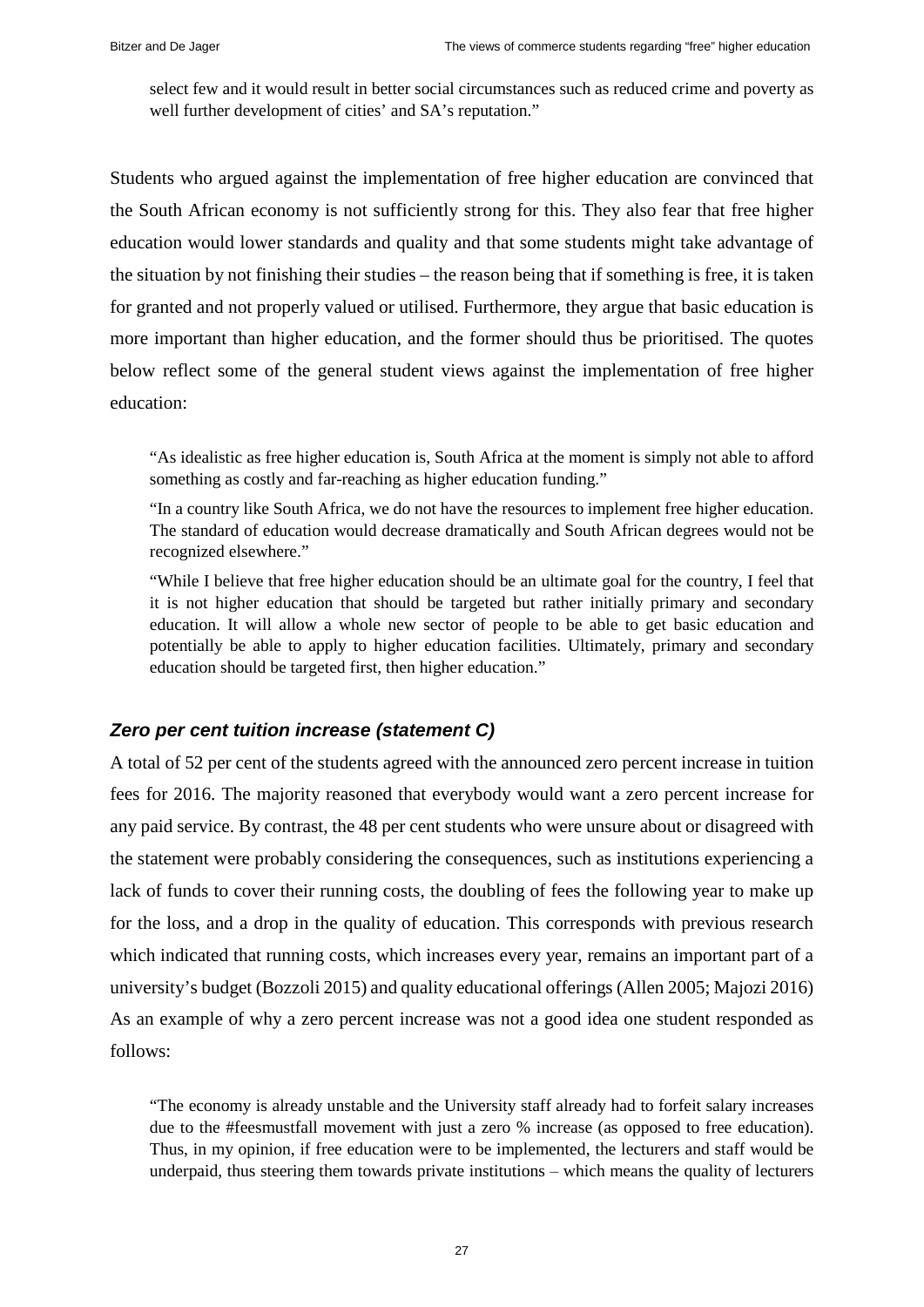i.e. education will fall."

# *Right or privilege (statement D and E)*

When students were asked whether they had a right to financially access higher education, mixed views emerged. Almost 37 per cent agreed that financial access is a right, while the same percentage disagreed, and 27 per cent were unsure. Some argued that the South African Constitution does not indicate higher education as a primary right (The Library of Congress 2017) and most students (76%) see higher education a privilege rather than something they are entitled to. This probably relates to the response regarding agreement with the protest: If most students regard higher education a privilege and not a basic human right, it makes sense that the majority also would not necessarily support the protests(also see Singh 2001 on the question of higher education being a privilege). To demonstrate – one respondent had strong views on this issue and commented as follows:

"I believe that education is a privilege, not a right. If one wants to enjoy this privilege, one should pay for it. We cannot all live at the expense of others. If one wants to show value in something, one invests in it, both time and money. If we as South Africans want to prove we value education, we should invest in it, in terms of money."

# *Possibility and economic sense in South Africa (statement F and G)*

Commerce students seem to have reservations regarding the feasibility of free higher education as only 23 per cent viewed it possible, while only 20 per cent indicated that it makes economic sense. The majority of students view free higher education as not being possible. The following arguments were highlighted in the open responses:

- (a) South Africa's struggling economy
- (b) Government corruption
- (c) Lack of funds
- (d) Poor spending habits of government
- (e) South Africa as a 3rd world country

The sample quotes below reflect some of these views:

"Because our government cannot set up a proper budget and does not have boundaries when it comes to spending."

"Our current government is riddled with corruption and government officials are remunerated far too generously. If the government were really for the people they would end this injustice and redistribute their wealth to their people in dire need."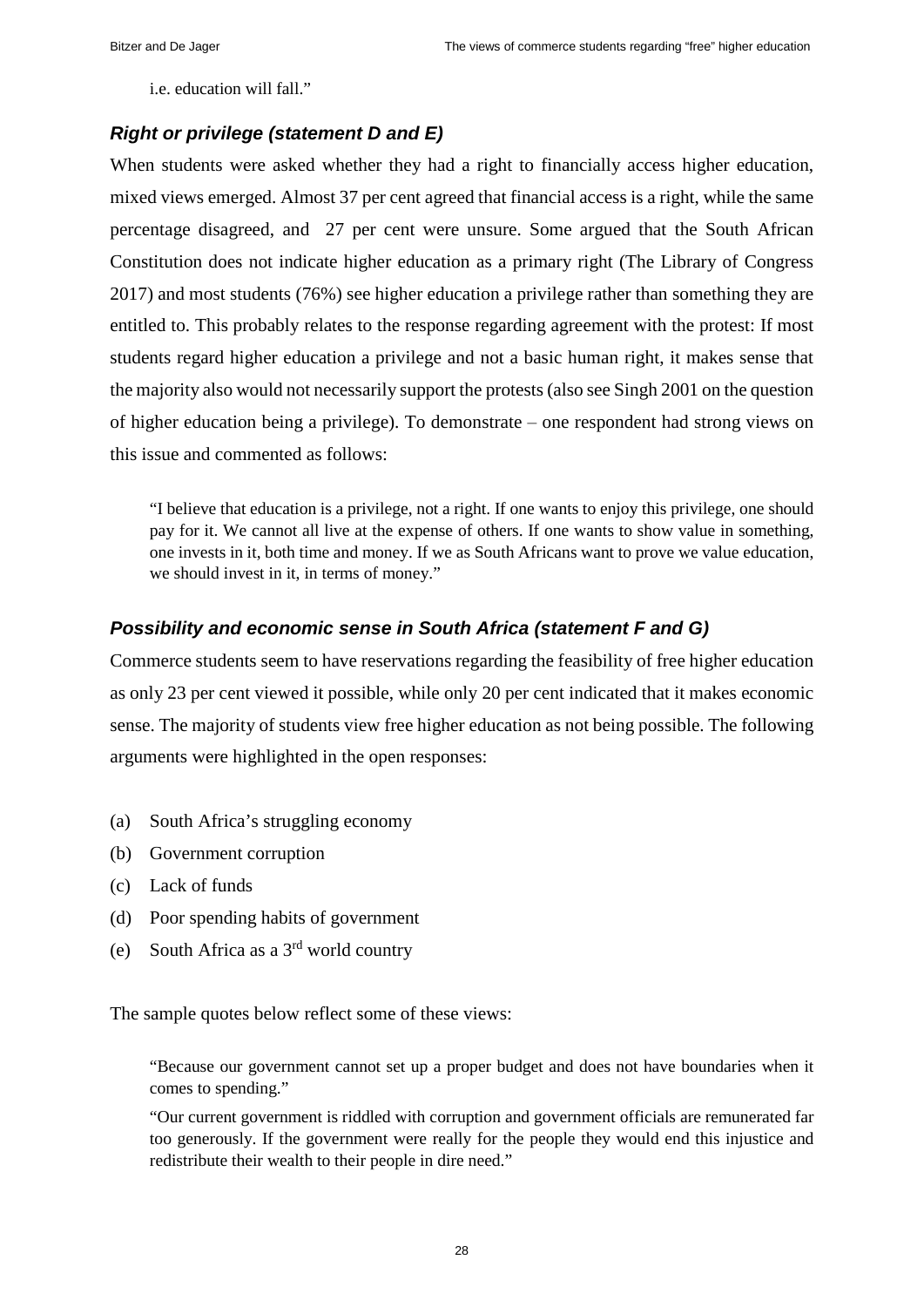"The government does not have enough available funds to provide such a service and would have to increase taxes which many families cannot afford already."

"SA self is a third-world country that still depends on outside financing to cover cost at the moment."

Yet, a handful of students seemed positive about implementing free higher education. However, they mentioned that it could only be realised if government manages the budget properly, spends less, and addresses corruption. A Kenyan study (Ngolovoi 2008) showed similar responses from students regarding the distrust in government. In our study the more positive responses included statements such as the following:

"Yes, maybe not at this point in time but in the years to come and the correct steps in place and correct funding, hopefully free higher education will exist."

"The South African government can definitely budget for free higher education to students. By combining the budgets for grants to the universities and that of NSFAS, eliminating a large portion of wasteful expenditure each year, and streamlining the public service, the government would be able to fund free higher education to every academically deserving student in South Africa, even if they could afford it."

# *Whether government or higher education institutions should provide funds (statement H and I)*

On the statement that the South African government is able to implement free higher education, the majority (66%) of student responses were negative. The same response emerged as to whether higher education institutions have the funds to implement free higher education. On these issues commerce students might realise that funding for free higher education is not readily available, that national budget annually struggles to prioritise expenditure, and that higher education institutions themselves do not have additional funds for sustainable student support. In addition, constantly low percentages of the GDP being allocated to higher education shows that the South African government's budget is under much strain (Cloete 2015).

Mixed responses emerged from the open-ended question as to whether it makes economic sense to implement free higher education. Some respondents referred to the fact that the economy will be negatively affected in the short term, while others focused on the future economic benefits, such as a better educated workforce, less unemployment and alleviating poverty. However, the majority of responses emphasised that short term budgetary challenges will be surpassed by long term national benefits. One comment serves to illustrate:

<sup>&</sup>quot;In the short run we will be dead poor but in the long run we might see an incline in our economy due to more people being able to do professional jobs and contributing to our economy as tax payers."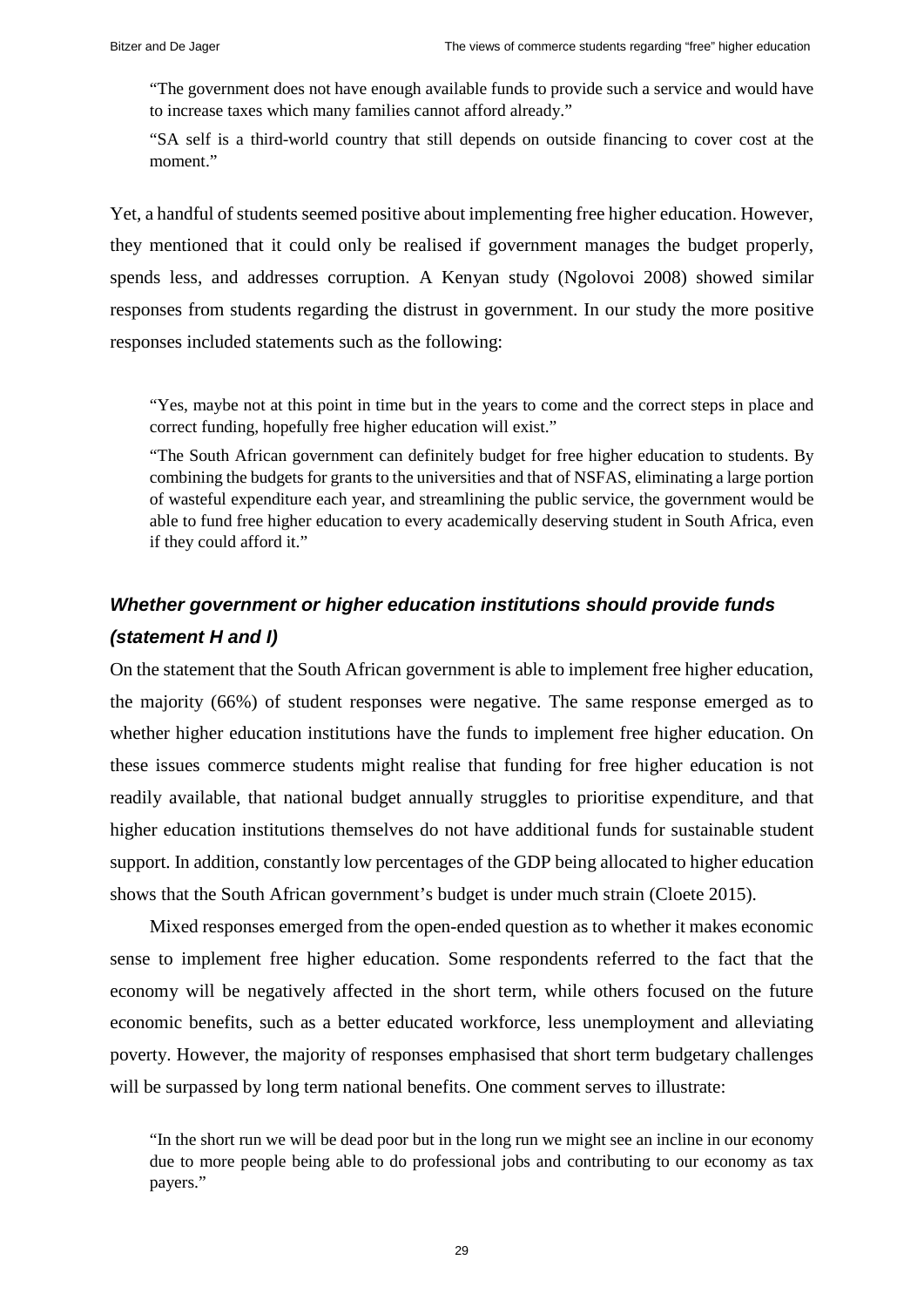# *Struggles and benefits (statement J and K)*

Just over 50 per cent of commerce students indicated that they or their families struggle to pay for higher education, while almost 25 per cent indicated that they or their families could afford such fees. The remaining 25 per cent were uncertain.

However, 48 per cent of the students indicated that their families sponsored their studies in 2016. The rest indicated that family contributions were supported by merit bursaries, bank loans, NSFAS funding or employer bursaries. More than 60 per cent mentioned that they had applied for some kind of funding (e.g. merit bursary, bank loan, NSFAS) in 2016, but were unsuccessful. While half of the students mentioned struggles regarding funding, 70 per cent said that they would benefit from receiving free higher education. It might thus be assumed that even if students do not struggle with funding, they will benefit as everyone would benefit from a service that is free.

This raises the question whether the 2015/16 student protests were about free higher education for all students or only for those without any financial means (Langa, Wangenge-Ouma, Jungblut and Cloete 2016). From the responses gleaned in this study, it seems clear that students were in disagreement about who the students are who struggle financially and who would really benefit from free higher education. Such differences are demonstrated by statements such as the following:

"Funding and bursaries are only benefiting the rich and those with access to better schools with good grades while the poor get left behind."

"Most of the poor population of South Africa are being targeted already for opportunities to higher education as majority of the bursaries and grants are aimed specifically at the poor – thus they would be benefiting twice as much as, say, a middle class family who are better off but not well off enough to send their children to University. As these children do not fall in the "poor" category, there are no opportunities. For them to get access to bursaries, etc and so they are unable to study as well – but no one is extending a hand to help them."

"It should be implemented fairly across different races and class segments. It cannot be implemented for one group and not the other."

# *Realism (statement L)*

Almost 70 per cent of the participating commerce students indicated that protesters might not be realistic about free higher education. This resonates with statement B, where only 25 per cent of the respondents agreed with the protests. The open-ended responses also highlighted that protesters were demanding something that might not be realistic within the current economic climate. Some examples: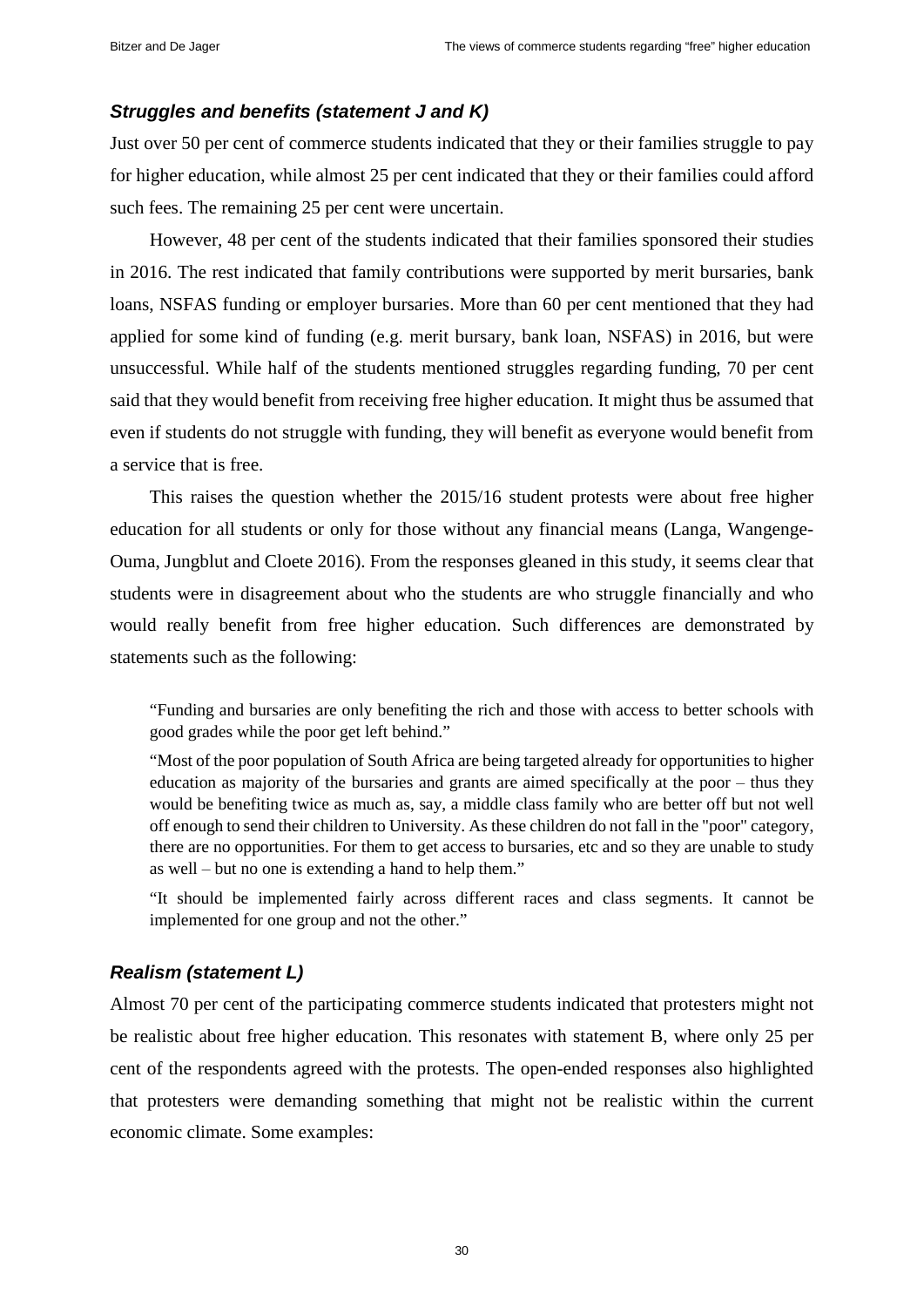"It doesn't seem plausible in South Africa at the moment. Unrealistic."

"I do agree that free education should be implemented, however in our current economic situation this could be unrealistic for the next 10 years."

"I don't think it is a possibility/realistic goal for the near future. Too much must first change in our government structure and in the heart and beliefs of our nation before free higher education will be possible or implemented fairly and sustainable."

# *Quality of higher education (statement M)*

Only 11 per cent of students indicated that the quality of higher education will remain the same if higher education is free. The majority are thus of the view that quality, which can include the quality of learning materials, lecturers' experience and knowledge, teaching, administration, facilities and other elements would be compromised. Bitzer (2010) supports this view by stating that the quality of a public university cannot be guaranteed or promoted without sufficient and sustainable public funding.

It seems that one main reason for disagreement with the free higher education protests is a fear of decreases in educational quality as some students typically responded as follows:

"I do not agree that free higher education should be implemented because it will affect the quality of the university, its infrastructure and its services."

"With insufficient funds, the higher education system will decay and eventually be of no benefit to anyone. The universities (All higher education institutions) will lose their reputations and the employment of people with higher education will decline as companies lose trust in the quality of their qualifications."

"I also think that the quality of education will decrease and the value of having a degree will not be that valuable anymore."

# **CONCLUSIONS AND IMPLICATIONS**

What seems clear is that both current and previous student protests against student fees and the affordability of studies in general show that South Africa still has a complex and unequal higher education system (Aitchinson 2003). However, although free higher education sounds revolutionary and attractive, it presents as financially unattainable and morally unjustifiable within developing societies. There are voices advocating rather for affordable higher education for all (Cloete 2016), which implies differentiated higher education fees for different income groups. Free higher education for all would probably result in a whole nation paying indirectly more for higher education, with the possibility of the poor in effect subsidising the rich (Teferra 2016). In addition, Cloete (2016) warns that burning down university buildings and destroying university property might worsen, rather than solve, the problem of inequality.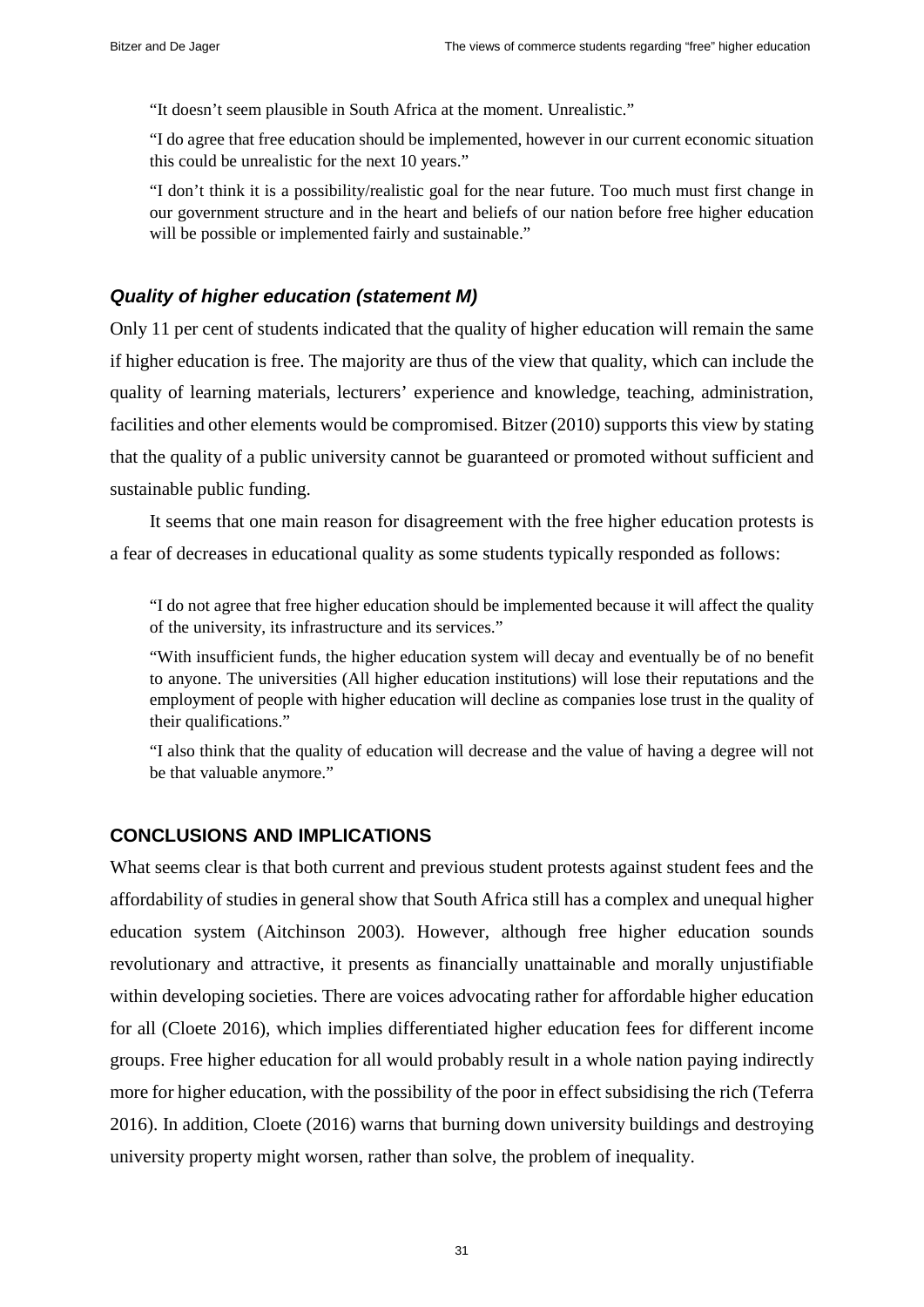In this study the views of more than a thousand commerce students at one South African university indicated that while most were aware of the 2015–16 #FeesMustFall protests, not all supported it. The majority seem to view higher education as a privilege rather than a right, even though half of them indicated that they struggle to pay for their university education. The majority of these students are also of the view that the implementation of free higher education for all South African students is not currently feasible, and that neither the government nor higher education institutions themselves have sufficient funding to make this possible. While most students indicated that they would benefit from free higher education, many were concerned about the possible deterioration in quality of higher education and compromising the value of their qualifications. In summary, most of the participant commerce students in this study seem to see the benefits of free higher education in South Africa, but also realise that it may not be currently feasible.

A presidential commission of inquiry was set up in 2016 to make recommendations on the feasibility of free higher education in South Africa (Essop 2016). The commission has to take into account relevant legislation, the South African constitution, the findings of various task teams, as well as education policies and guidelines. Preliminary results were released in September 2016 and Higher Education and Training Minister at the time, Blade Nzimande, announced a maximum tuition fee increase of 8 per cent for 2017, with the government funding fee increments up to 8 per cent for students whose family income is below R600 000 per annum (DHET 2017). The final report of the fees commission was handed over to President Zuma on 30 August 2017 (Kubheka 2017) and on 16 December 2017 he announced fully subsidised higher education for students from poor and working class families with an annual income of up to R 350 000.

Despite efforts to find solutions to increasingly expensive higher education and to address inequality, certain groups of students continued their protest actions and demanded immediate solutions (eNCA 2015). Yet, the key question is, if and when free higher education might be possible and implemented, would there be:

- sufficient space at universities to accommodate everyone (Wilson-Strydom and Fongwa 2012);
- an unlocking of higher educational opportunities for the poorly schooled, as they would still need to meet the admission requirements (Wangengi-Ouma 2012; Langa, Wengenge-Ouma, Jungblut and Cloete 2016);
- an over-supply of qualified students who might not find job opportunities amidst a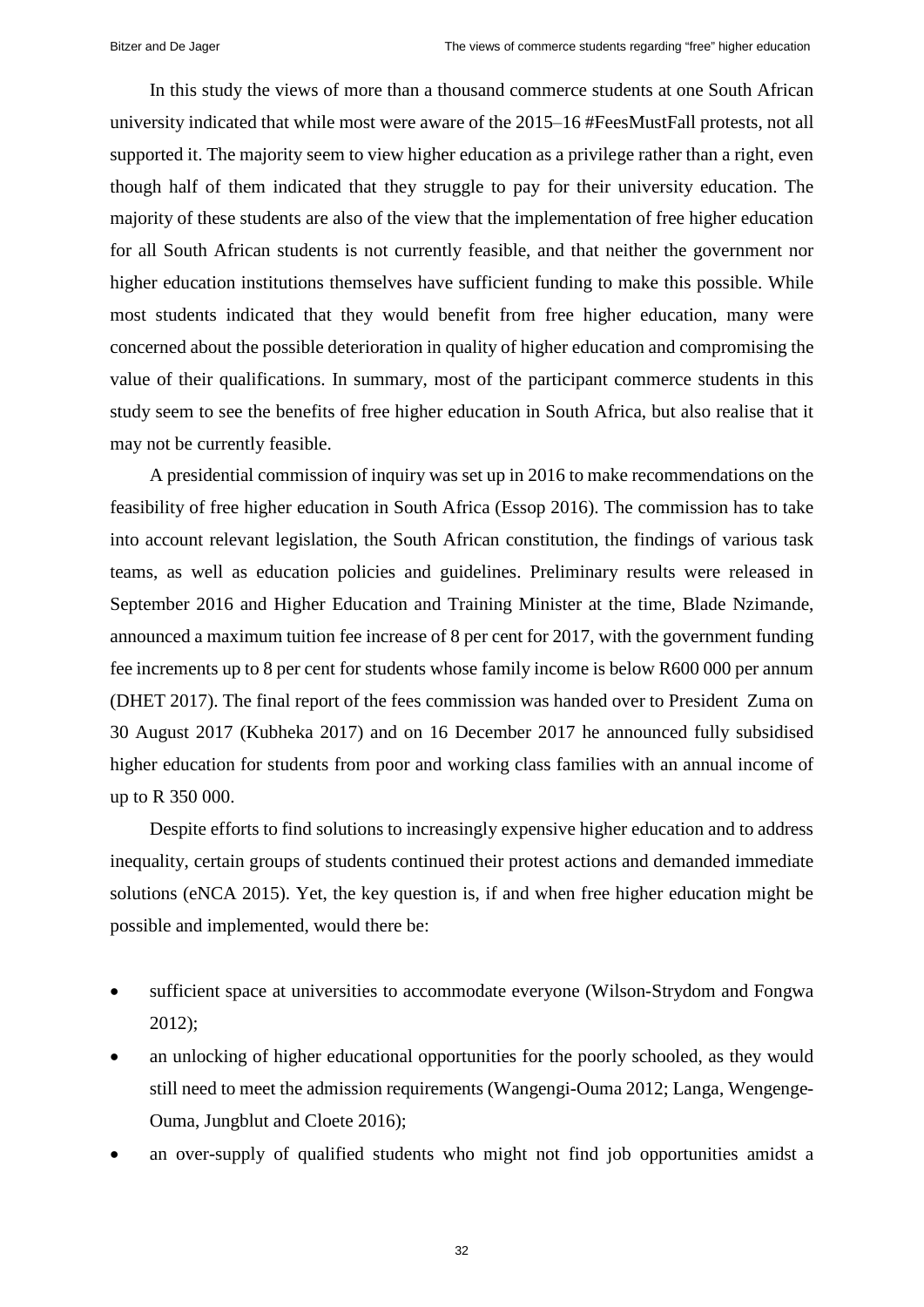constrained economy (Hull 2015); and

adequate success rates amongst those students receiving free higher education?

What also remains is how relatively poor higher education students can be assisted to be successful. A disturbing statistic is, for instance, that more than 70 per cent of students on the NSAF scheme never complete their studies (Cloete 2016). Another question is whether, in an ideal world, higher education could actually be free. This pertains to whether a "free" higher education system would promote equity and justice, since some are of the view that, although free higher education for all might be feasible, it might cause or contribute to further societal injustices in an already unequal society such as South Africa (Hull 2015).

The #FeesMustFall upsurge might have been a necessary part of South Africa's history to remind us of immanent and raging inequalities (Davids and Waghid 2016). Yet, informed students and experts alike conclude that free higher education for all is not feasible. Government resources in South Africa are not infinite and amidst other constraining factors such as slow economic growth, corruption and weak leadership higher education is in principle not more important than other essential services (Wangenge-Ouma and Cloete 2008). Ultimately, as our commerce student survey has pointed out, nothing in modern society is without cost and therefore higher education in South Africa would probably not become entirely "free". This being said, this study needs to be replicated in different faculties as well as in different higher education institutions to make its findings more trustworthy and valid for the South African student population and context.

# **NOTE**

1. The term "free" is indicated in inverted commas as no public service can be considered as "free". All education involves costs and thus there has to be adequate financial provision for such a service.

# **REFERENCES**

- Acheampong, P. and J. J. Kayange. 2016. University education in Ghana: A privilege or a right? *International Journal of Research Studies in Education* 6(3): 17‒25.
- Aitchinson, J. 2003. Struggle and compromise: A history of South African adult education from 1960 to 2001. *Journal of Education* 29: 125-171.
- Akoojee, S. and M. Nkomo. 2007. Access and quality in South African higher education: The twin challenges of transformation. *South African Journal of Higher Education* 21(3): 385‒399.
- Allen, W. R. 2005. A forward glance in the mirror: Diversity challenged access, equity and success in higher education. *Educational Researcher* 34: 18–23.
- Altbach, P. G. 2015a. Higher education and the WTO: Globalization run amok. http://ejournals.bc.edu /ojs/index.php/ihe/article/view/6593 (Accessed 12 September 2016).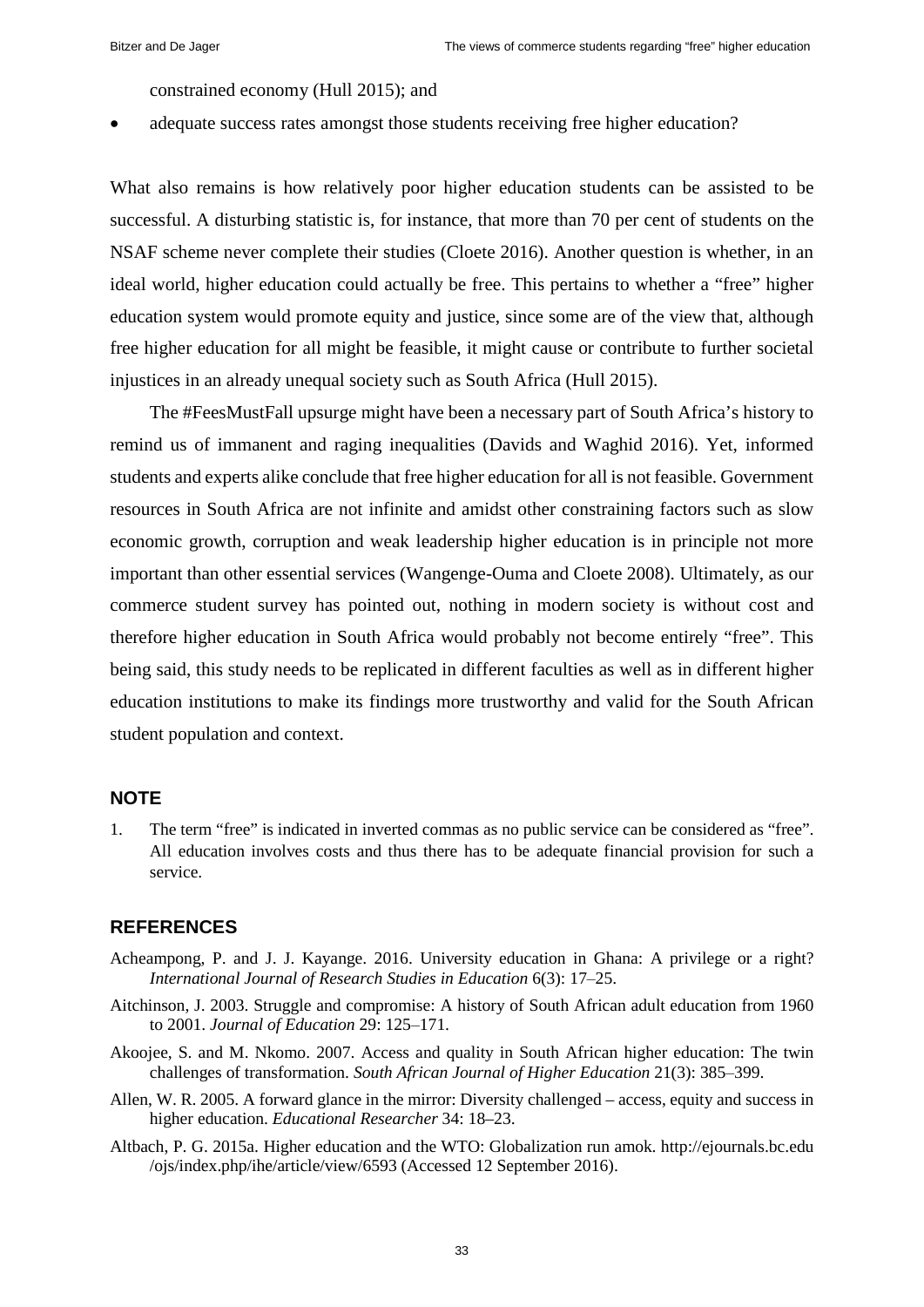- Altbach, P. G. 2015b. The costs and benefits of world-class universities. https://ejournals.bc.edu/ ojs/index.php/ihe/article/viewFile/7381/6578 (Accessed 12 September 2016).
- Barr, N. 2004. Higher education funding. *Oxford Review of Economic Policy* 20(2): 264‒283.
- Berger, M. C. and T. Kostal. 2002. Financial resources, regulation, and enrollment in US public higher education. *Economics of Education Review* 21(2): 101–110.
- Bitzer, E. M. 2010. Some myths on equity and access in higher education. *South African Journal of Higher Education* 24(2): 298‒312.
- Bloch, G. 2015. Free education is a worthy goal, but South Africa isn't ready for it yet. http://theconversation.com/free-education-is-a-worthy-goal-but-south-africa-isnt-ready-for-ityet-49414 (Accessed 3 September 2016).
- Bozzoli, B. 2015. Behind the university funding crisis. http://www.politicsweb.co.za/news-andanalysis/behind-the-university-funding-crisis (Accessed 3 March 2017).
- British Council. 2015. Student perceptions of employability and inclusive development: South Africa. https://www.britishcouncil.org/sites/default/files/2.5\_student-perceptions-of-employabilityinclusivity.pdf (Accessed 2 April 2016).
- Calitz, E. and J. Fourie. 2016. The historically high cost of tertiary education in South Africa. *Stellenbosch Economic Working Papers: 02/16*. Stellenbosch: University of Stellenbosch and Bureau of Economic Research.
- Christie, P. 2010. The complexity of human rights in global times: The case of the right to education in South Africa. *International Journal of Educational Development* 30(1): 3–11.
- Cloete, N. 2015. The flawed ideology of "free higher education". http://www.universityworldnews. com/article.php?story=20151104111825416 (Accessed 3 September 2016).
- Cloete, N. 2016. Free higher education: Another self-destructive South African Policy. Paper published by the Centre for Higher Education Trust.
- Davids, N. and Y. Waghid. 2016. #FessMustFall: History of South African student protests reflects inequality's grip. https://mg.co.za/article/2016-10-10-feesmustfall-history-of-south-africanstudent-protests-reflects-inequalitys-grip (Accessed 12 January 2017).
- De Gayardon, A. and A. Bernasconi. 2016. Chilean Universities: Not so tuition-free after all. http://ejournals.bc.edu/ojs/index.php/ihe/article/view/9372 (Accessed 3 April 2017).
- Department of Higher Education and Training. 2012. Report of the working group on fee free university education for the poor in South Africa. Accessed 3 September 2016: http://www.dhet.gov.za/SiteAssets/Fees%20Must%20Fall/287700266-Final-Draft-Report-ofthe-Working-Group-on-Fee-Free.pdf
- Department of Higher Education and Training. 2017. Release of the Report of Commission of Inquiry into the Feasibility of making Higher Education and Training Fee-free in South Africa. http://www.dhet.gov.za/SiteAssets/Latest%20News/2017/October%202017/Release%20of% 20the%20Report%20of%20Commission%20of%20Inquiry%20into%20the%20Feasibility%20o f%20Making%20High%20Education%20and%20Training.pdf (Accessed 15 November 2017).
- DHET *see* Department of Higher Education and Training.
- eNCA. 2015. Nzimande says no money for free tertiary education. http://www.enca.com/southafrica/nzimande-says-no-money-free-tertiary-education (Accessed 3 September 2016).
- Essop, R. 2016. Commission of inquiry to look into feasibility of free higher education. http://ewn.co.za/2016/01/14/Zuma-officially-appoints-commission-of-inquiry-for-free-highereducation (Accessed 12 January 2016).
- Hull, G. 2015. Free university education is not the route to social justice. http://theconversation.com/ free-university-education-is-not-the-route-to-social-justice-49755 (Accessed 3 September 2016).
- James, R. 2007. *Social equity in a mass, globalised higher education environment: The unresolved issue of widening access to university*. University of Melbourne, Centre for the Study of Higher Education. 18 September 2007.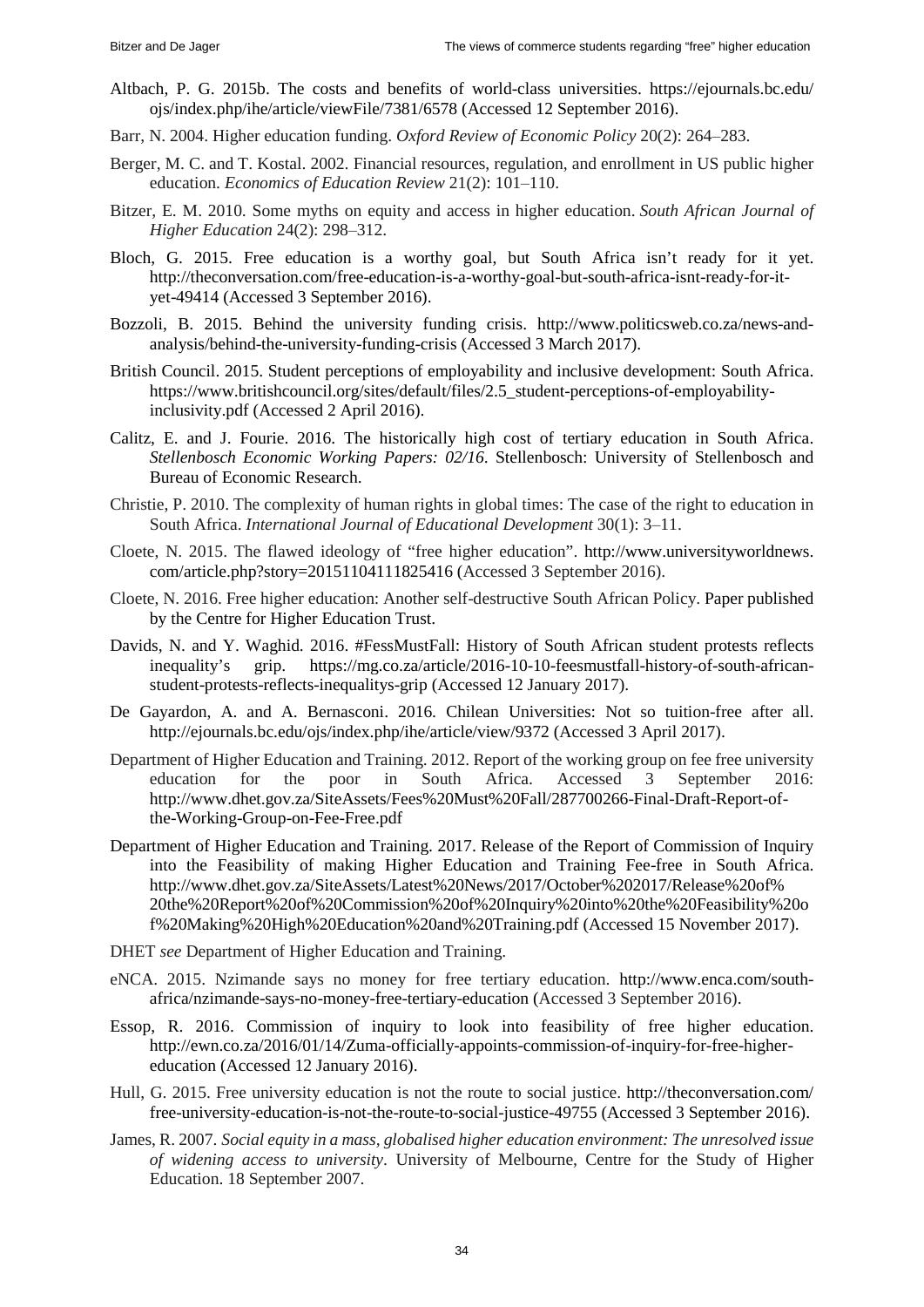- Johnstone, D. B. 2003. Cost sharing in higher education: Tuition, financial assistance, and accessibility in a comparative perspective. *Sociologický časopis/Czech Sociological Review* 39(3): 351‒374.
- Johnstone, D. B. 2004. The economics and politics of cost sharing in higher education: comparative perspectives. *Economics of Education Review* 23(4): 403–410.
- Kubheka, T. 2017. Zuma receives fees commission report. http://ewn.co.za/2017/08/31/zuma-receivesfees-commission-report (Accessed 6 September 2017).
- Langa, M. 2016. #Hashtag: An analysis of the #FeesMustFall movement at South African universities. https://www.csvr.org.za/pdf/An-analysis-of-the-FeesMustFall-Movement-at-South-Africanuniversities.pdf (Accessed 6 September 2017).
- Langa, P., G. Wangenge-Ouma, J. Jungblut and N. Cloete. 2016. South Africa and the illusion of free higher education. http://www.universityworldnews.com/article.php?story=20160223145336908 (Accessed 14 April 2016).
- Majozi, P. 2016. Quality education isn't free. Expect a fallout, either way. http://www.biznews.com/ thought-leaders/2016/09/28/phumlani-majozi-quality-education-isnt-free-expect-a-fallout-eitherway (Accessed 16 March 2017).
- Makou, G., K. Wilkinson and V. Bhardwaj. 2016. Factsheet: Funding and the changing face of SA's public universities. https://africacheck.org/factsheets/factsheet-funding-changing-face-saspublic-universities (Accessed 3 March 2017).
- Moerane, B. 2015. SA far from free tertiary education: Economist. http://www.sabc.co.za/ news/a/76b40b004b239e5bbb38fb445cadceaa/SA-far-from-free-tertiary-education:-Economist-20153112 (Accessed 3 September 2016).
- Neill, C. 2009. Tuition fees and the demand for university places. *Economics of Education Review* 28(5): 561‒570.
- Nell, C. E. and M. C. Cant. 2014. Determining student perceptions regarding the most important service features and overall satisfaction with the service quality of a higher education institution. *Management: Journal of Contemporary Management Issues* 19(2): 63–87.
- Ngolovoi, M. S. 2008. Financing higher education in Kenya: Student perceptions and experiences. *Tertiary Education and Management* 14(2): 141–150.
- Odhav, K. 2009. South African post-apartheid Higher Education policy and its marginalisations: 1994– 2002. *SA–eDUC Journal* 6(1): 33‒57.
- Ouma, G. W. 2007. Reducing resource dependence on government funding: The case of public universities in Kenya and South Africa. Unpublished doctoral dissertation. University of Cape Town.
- Parker, D. 2015. What does "free education for all" really mean? https://www.dhet.gov.za/ SiteAssets/Latest%20News/Independent%20Thinking%20Second%20Edition/dhetpage3.pdf (Accessed 15 March 2017).
- Pilane, P. 2016. Investigation into fee-free university education launched. https://mg.co.za/article/2016- 01-20-investigation-into-fee-free-varsity-education-launched (Accessed 14 March 2016).
- Phungo, R. 2015. University fees: Free higher education is possible in South Africa. https://www.dailymaverick.co.za/article/2015-10-21-university-fees-free-higher-education-ispossible-in-south-africa/#.WRG5qOWGPcs (Accessed 3 September 2016).
- Raborife, M. 2016. Fee-free universities would reduce quality of tertiary education, says CEO. http://www.news24.com/SouthAfrica/News/fee-free-universities-would-reduce-quality-oftertiary-education-says-ceo-20160413 (Accessed 3 April 2017).
- SABC News. 2016. Free education for all not feasible: Manana. http://www.sabc.co.za/ news/a/cd65af004c50f448a2cdbe8be7d9f0df/Free-education-for-all-not-feasible:-Manana-20160407 (Accessed 14 April 2016).
- Singh, M. 2001. Reinserting the "public good" into higher education transformation. *Kagisano Higher Education Discussion Series* 1: 8‒18.